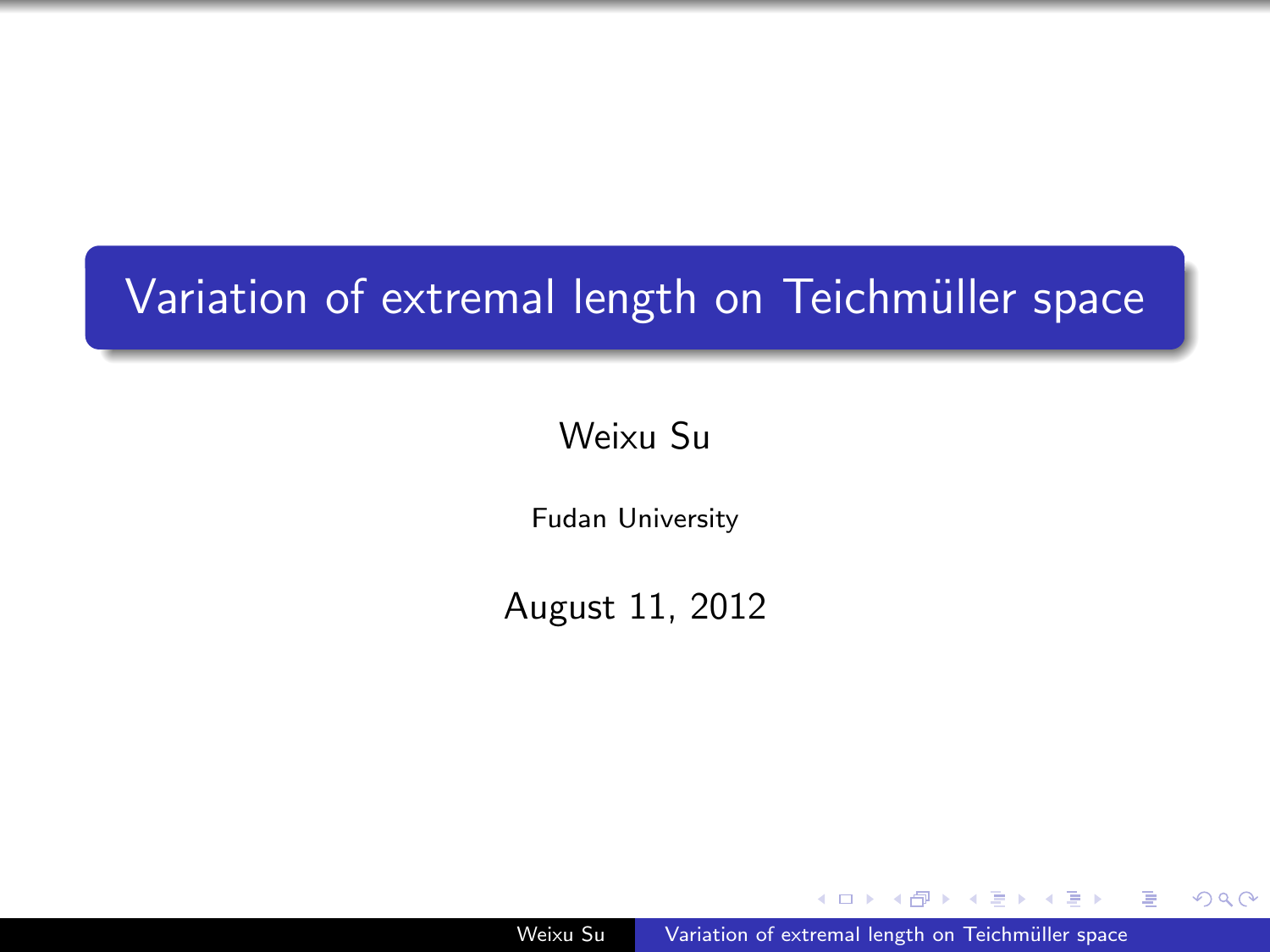- **1** Comparison between hyperbolic and extremal length.
- <sup>2</sup> Gromov's compactification of Teichmüller metric.
- Variation of extremal length by harmonic maps

 $2Q$ 

The South Tel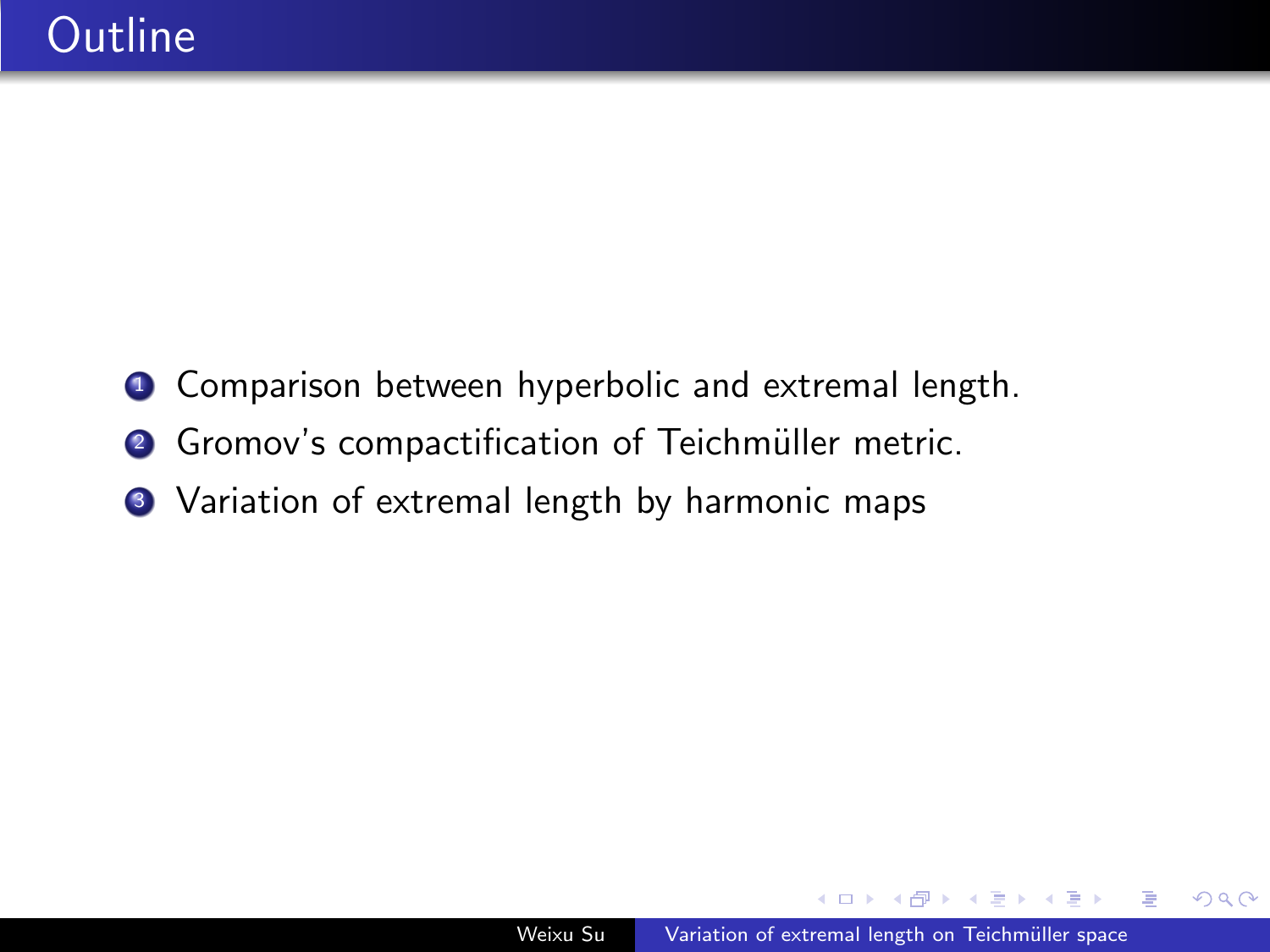S = closed surface of genus  $g \geq 2$ .  $T_g$  = Teichmüller space of marked conformal (hyperbolic) structures on S.

Let  $X \in \mathcal{T}_{\alpha}$  and  $\alpha$  be a simple closed curve on S.

Extremal length

$$
\operatorname{Ext}_{X}(\alpha) = \sup_{\rho} \frac{[\inf_{\alpha' \in [\alpha]} (\int_{\alpha'} \rho(z)|dz|)]^{2}}{Area_{\rho}(X)}
$$

$$
= \inf_{A \sim \alpha} \frac{1}{\operatorname{mod}(A)}.
$$

Relation between extremal and hyperbolic length: Maskit, Masur, Minsky, Rafi  $\cdots$ 

a masa mas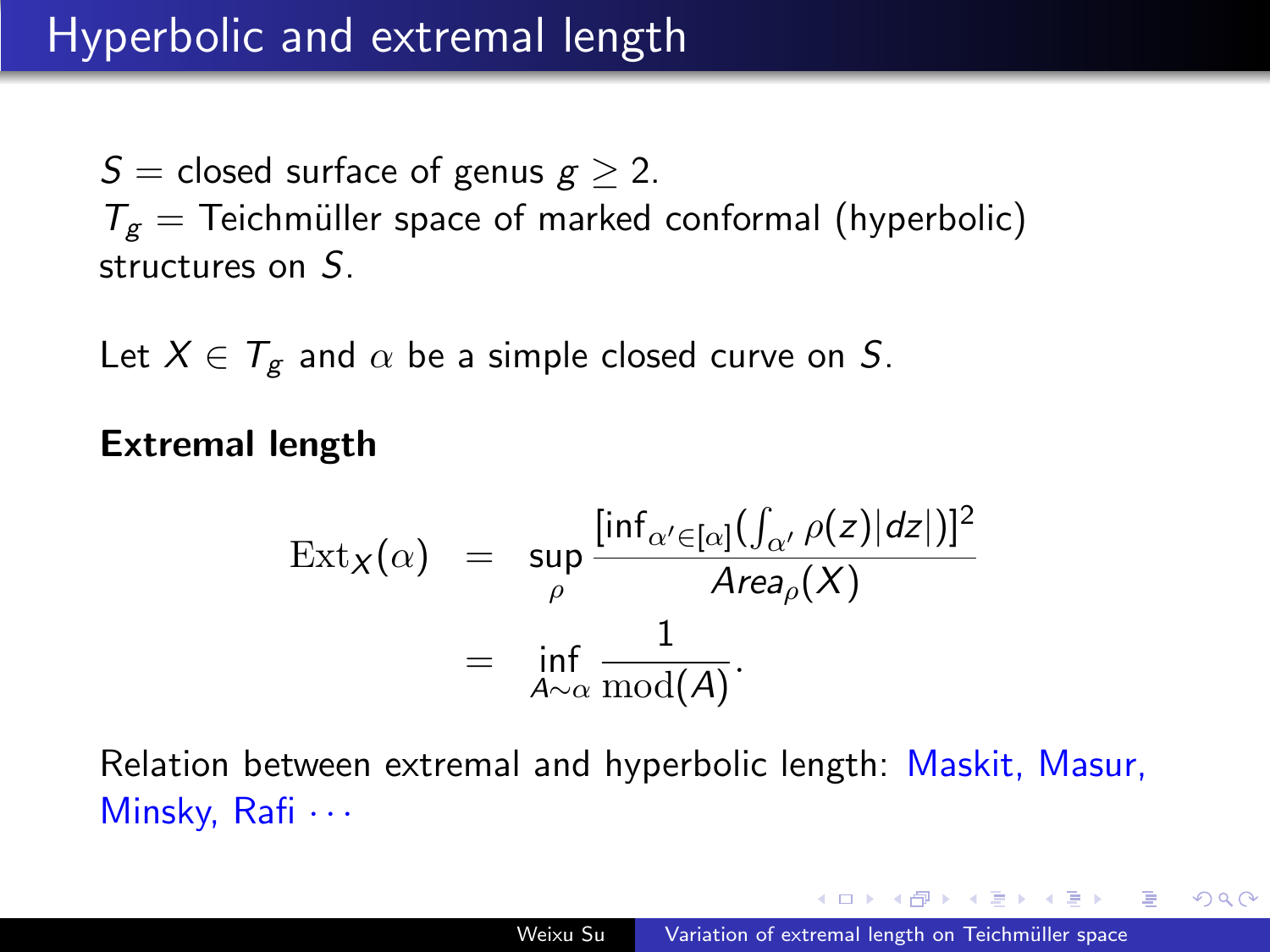**Teichmüller metric on**  $T_g$ **:** 

$$
d_{\mathcal{T}}(X,Y)=\frac{1}{2}\inf_{f}\log K(f)
$$

where  $K(f)$  is the quasiconformal dilatation of  $f : X \to Y$ . Teichmüller map  $f \times V \times V$ 

$$
I_{k,\phi}: \Lambda \to \Lambda_{k,\phi}
$$
  
where  $\mu(f) = k \frac{|\phi|}{\phi}, \phi \in \mathcal{Q}(X), 0 \le k < 1$ .

Teichmüller geodesic ray with direction  $\phi$ :

$$
r_{\phi}(t)=X_{k,\phi}, t=\frac{1}{2}\log\frac{1+k}{1-k}.
$$

 $2990$ 

重

k Erkik Erki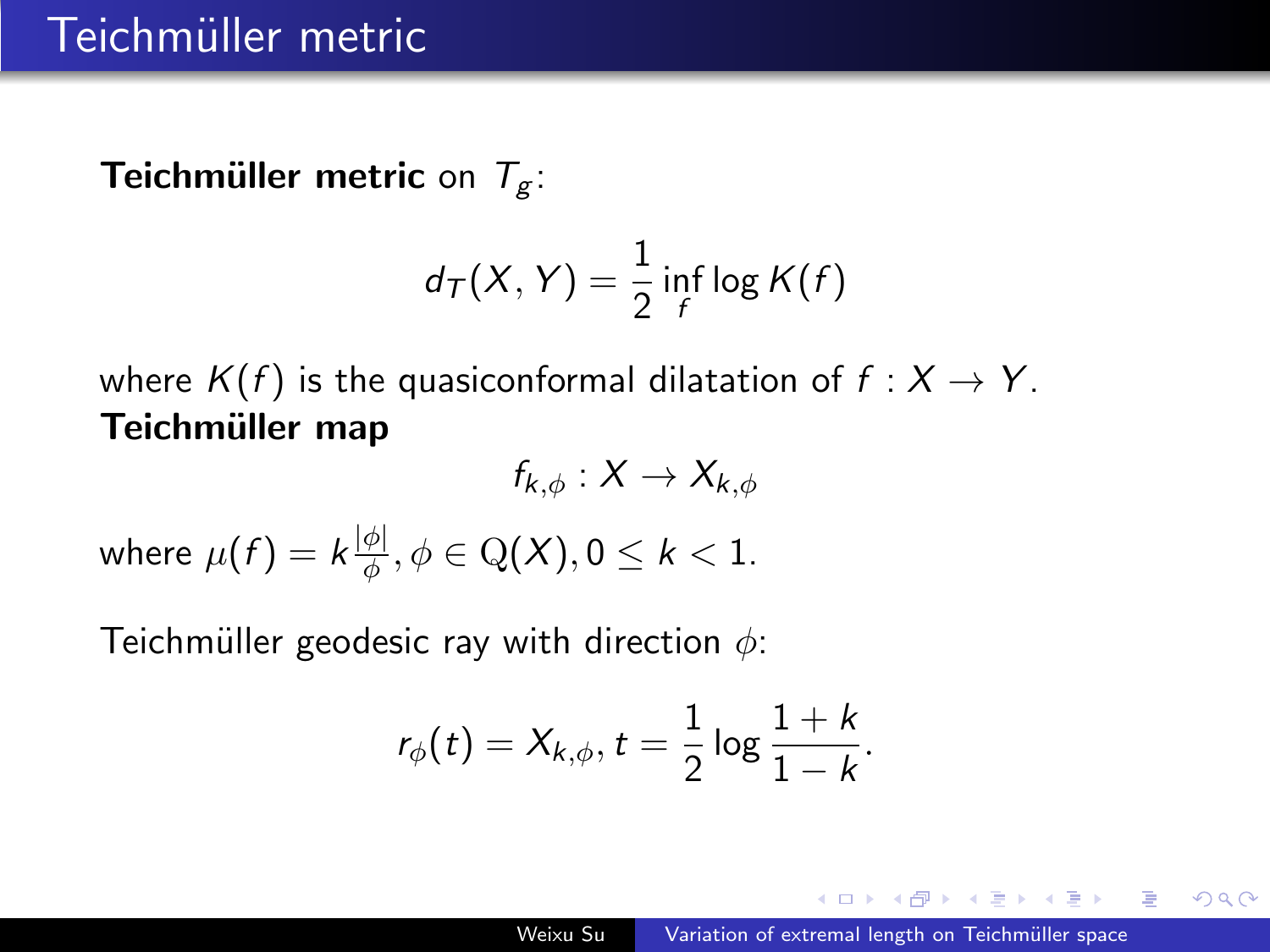#### Kerckhoff's Formula

$$
d_{\mathcal{T}}(X,Y) = \frac{1}{2} \log \sup_{\alpha} \frac{\text{Ext}_X(\alpha)}{\text{Ext}_Y(\alpha)}.
$$

Theorem (Lenzhen-Rafi). Extremal length is quasi-convex (but not convex) along Teichmüller geodesics. There is a constant  $K > 1$  such that for any Teichmüller geodesic

r(t) and for any  $\alpha$ ,

$$
\mathrm{Ext}_{r(s)}(\alpha) \leq K \max \{ \mathrm{Ext}_{r(a)}(\alpha), \mathrm{Ext}_{r(b)}(\alpha) \}, a \leq s \leq b.
$$

<span id="page-4-0"></span>つくへ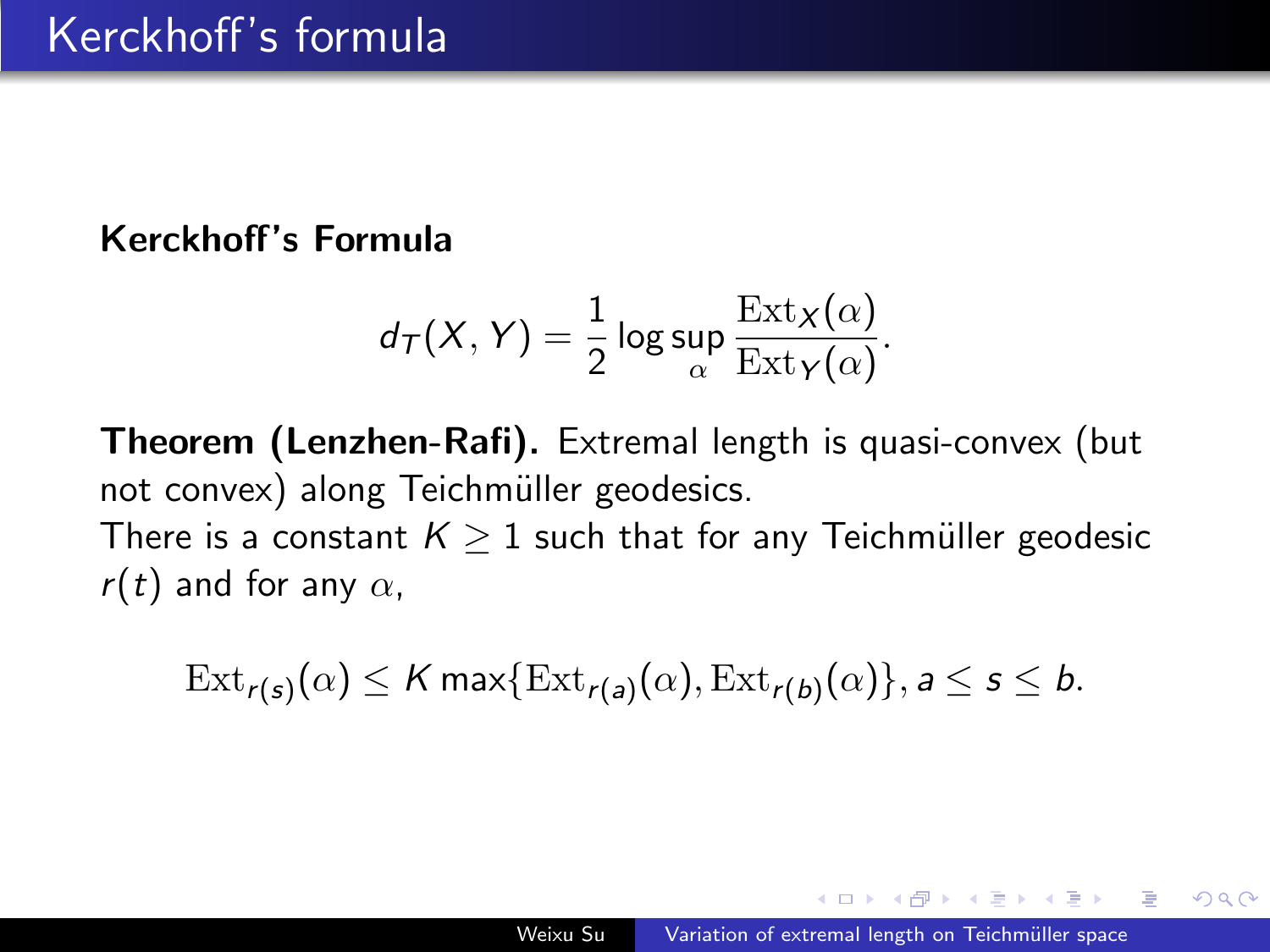#### Thurston's Lipschitz metric  $\mu$ ston s eipschitz metric

$$
d_L(X,Y)=\log\sup_{\alpha}\frac{\ell_Y(\alpha)}{\ell_X(\alpha)}.
$$

#### $\frac{1}{100}$  Stretch line boundary consists of the pieces of the pieces of horocycles that are pairwise tangent (see tangent (see tangent (see tangent (see tangent (see tangent (see tangent (see tangent (see tangent (see tangent (see tangent) (see



#### $\bm{\mathsf{Question.}}$  Is hyperbolic or extremal length (quasi-)convex along stretch lines? proved the following fundamental result.

<span id="page-5-0"></span> $QQ$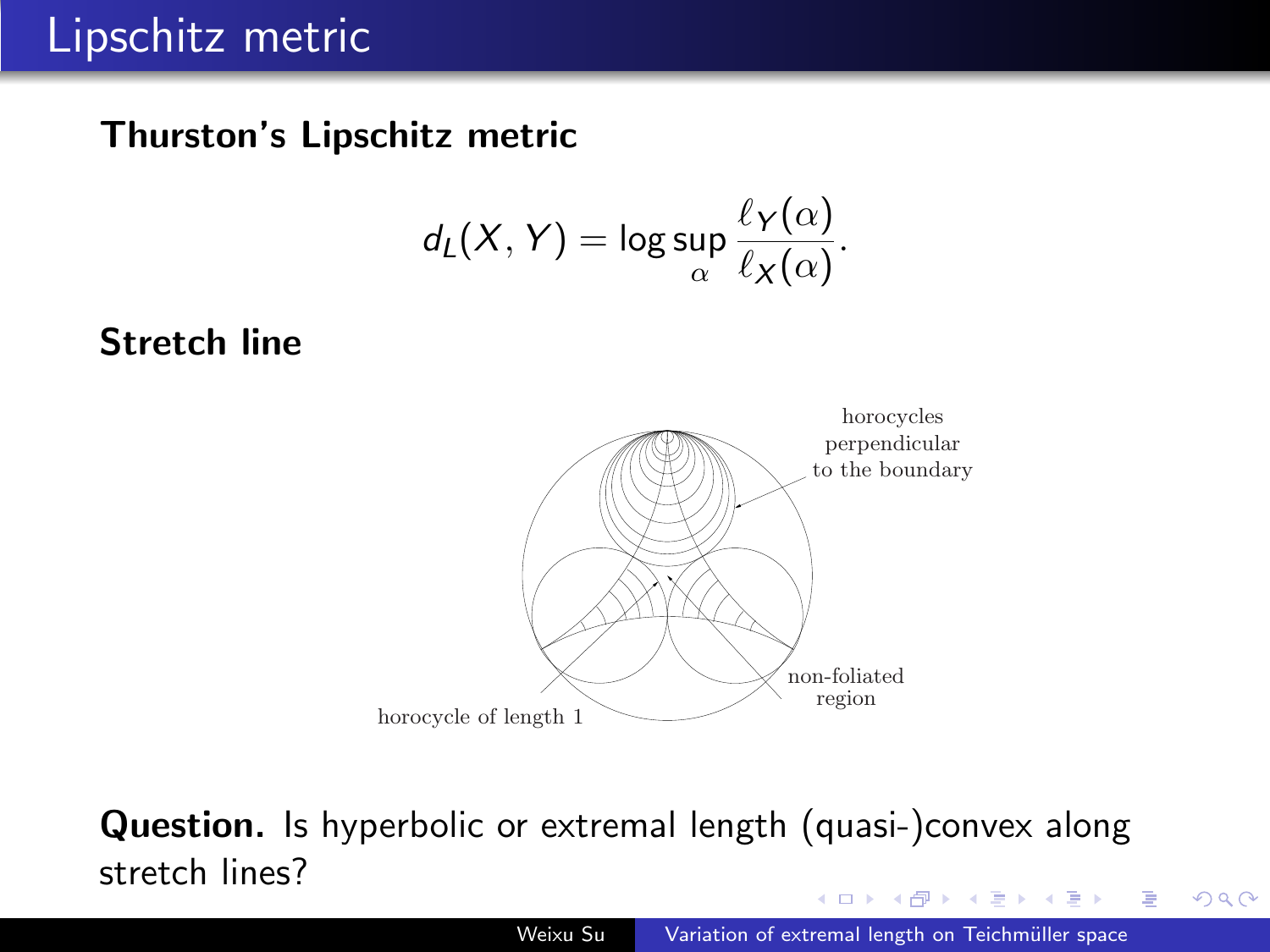| Hyperbolic length                                                                              | Extremal length                                                                                                                      |
|------------------------------------------------------------------------------------------------|--------------------------------------------------------------------------------------------------------------------------------------|
| Thurston's metric                                                                              | Teichmüller metric                                                                                                                   |
| $\ \mu\ _{L} = \sup_{\lambda \in \mathcal{ML}} \frac{d\ell_{\lambda}(\mu)}{\ell_{\lambda}(X)}$ | $\ \mu\ _{\mathcal{T}} = \sup_{\lambda \in \mathcal{MF}} \frac{d\mathrm{Ext}^{1/2}_{\lambda}(\mu)}{\mathrm{Ext}^{1/2}_{\lambda}(X)}$ |
| Thurston cataclysm coordinates                                                                 | The homeomorphism                                                                                                                    |
| $X \in \mathcal{T}_{g} \mapsto F_{\mu}(X) \in \mathcal{MF}(\mu)$                               | $X \in \mathcal{T}_g \mapsto F_h(\Phi_F(X)) \in \mathcal{MF}(F)$                                                                     |
| $\ell_{\lambda}(X) = i(\lambda, F_{\lambda^*}(X))$                                             | $\text{Ext}_{\lambda}(X) = i(\lambda, F_h(\Phi_{\lambda}(X)))$                                                                       |
| $\overline{d\ell_{\alpha}(\mu)} = \frac{2}{\pi} \text{Re} < \Theta_{\alpha}, \mu >$            | $d\text{Ext}_{\lambda}(\mu) = -2\text{Re} < \Phi_{\lambda}, \mu >$                                                                   |
|                                                                                                |                                                                                                                                      |

<span id="page-6-0"></span> $2Q$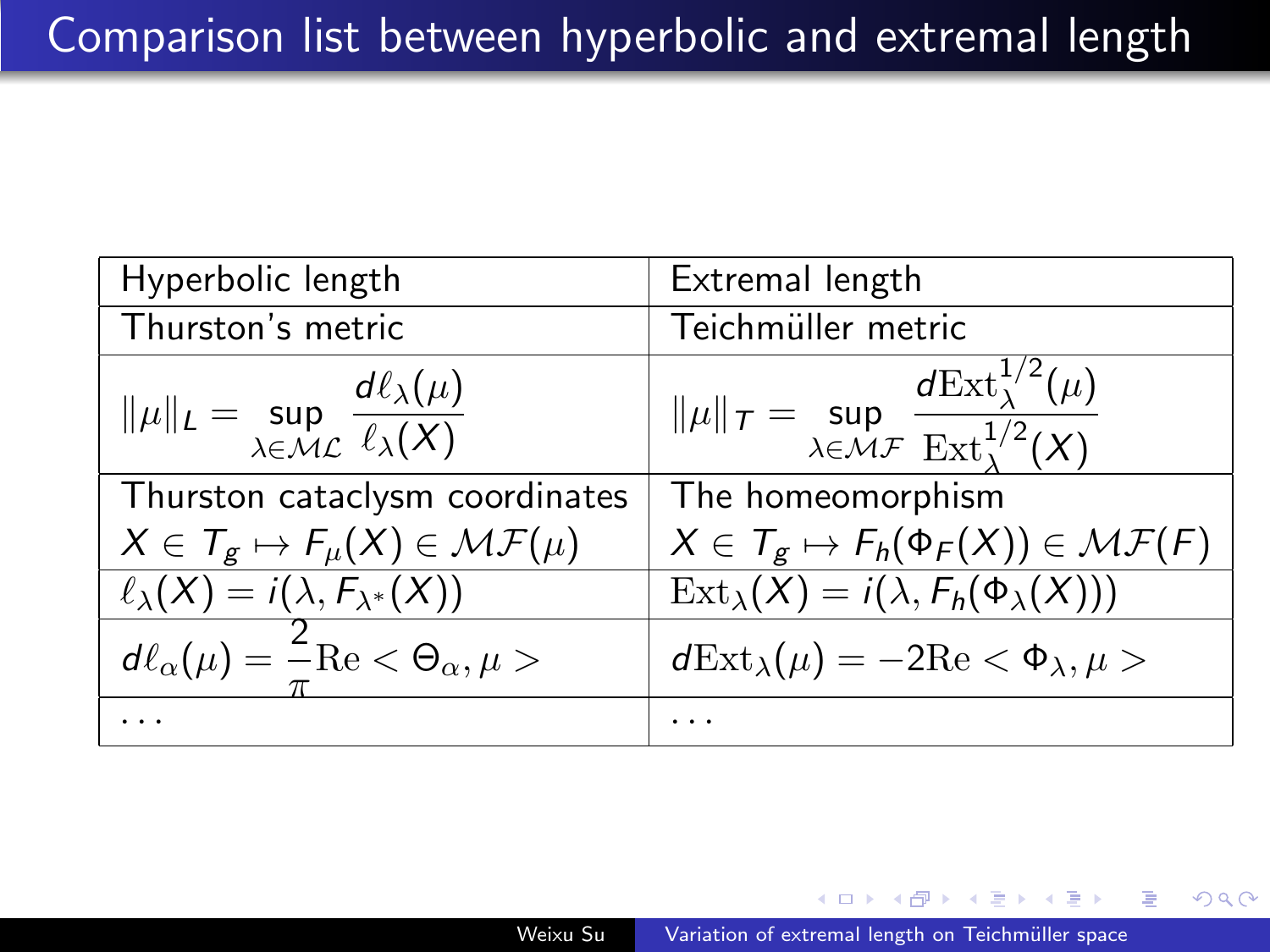Another possibility: Weil-Petersson Funk metric (Yamada)

$$
d(X, Y) = \sup_{\alpha} \frac{d_{WP}(Y, \overline{T}_{\alpha})}{d_{WP}(X, \overline{T}_{\alpha})}.
$$

In this talk:

| Hyperbolic length           | Extremal length                                              |
|-----------------------------|--------------------------------------------------------------|
|                             | Thurston's compactfication   Gardiner-Masur compactification |
| Kerckhoff, Wolpert          | <b>Second variation</b>                                      |
| $d^2\ell_{\alpha}(\mu,\mu)$ | $d^2 \text{Ext}_{\alpha}(\mu, \mu)$                          |

∍  $\sim$  つくへ

∍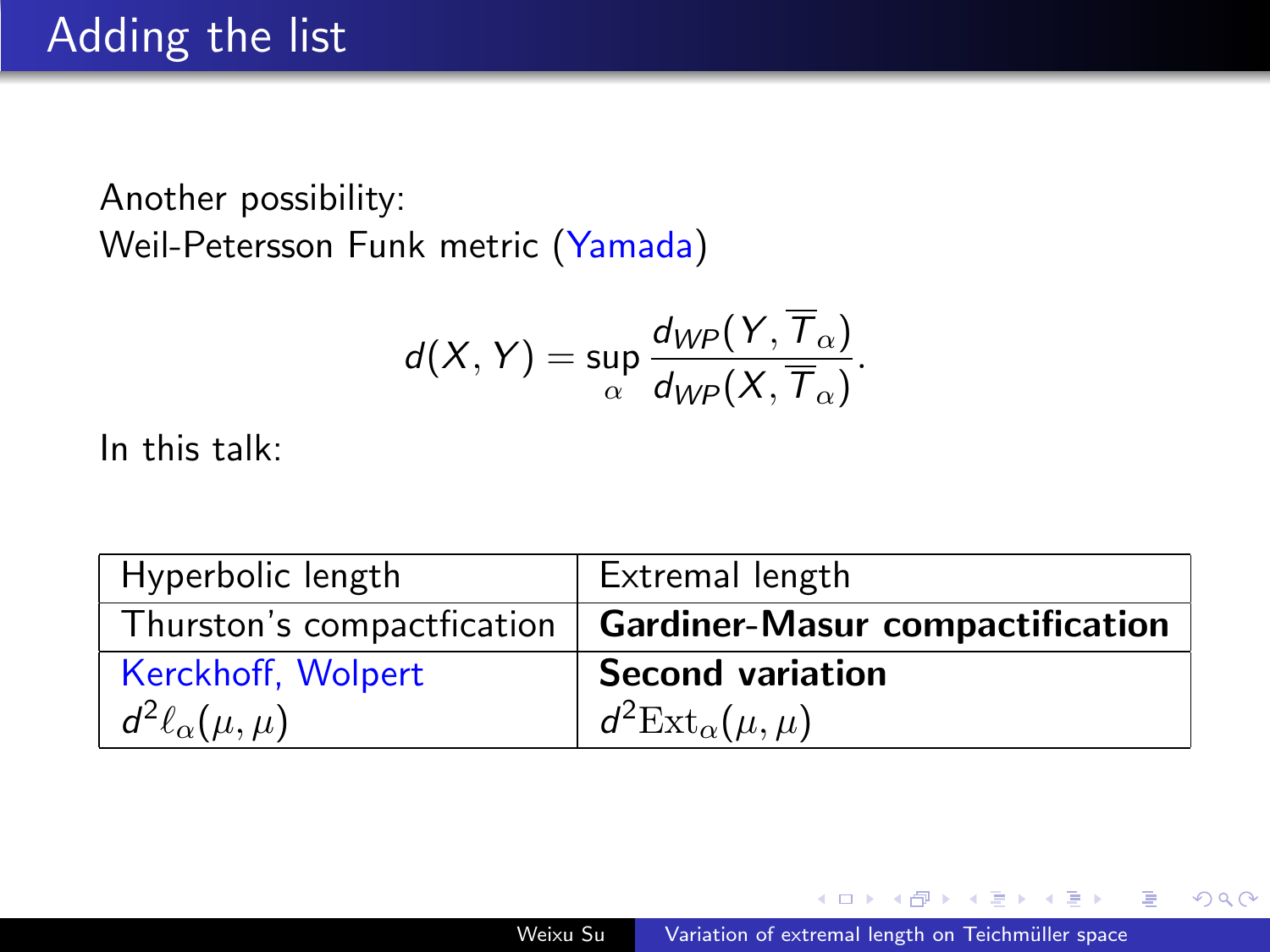#### Thurston's compactification

$$
\mathcal{T}_{g} \hookrightarrow \mathbb{R}_{+}^{S} \to P \mathbb{R}_{+}^{S},
$$

$$
X \to \ell_{X}(\cdot) \to [\ell_{X}(\cdot)].
$$

(Thurston) Thurston's compactification  $\overline{\mathcal{T}}_{g}^{-\mathcal{T}h}$  is a closed sphere of dimension  $6g - 6$ . The action of  $Mod_g$  extends continuously to  $\overline{\mathcal{T}}_{\mathcal{g}}^{\mathsf{Th}}$  . (C. Walsh) The horofunction boundary of Lipschitz metric is Thurston's boundary.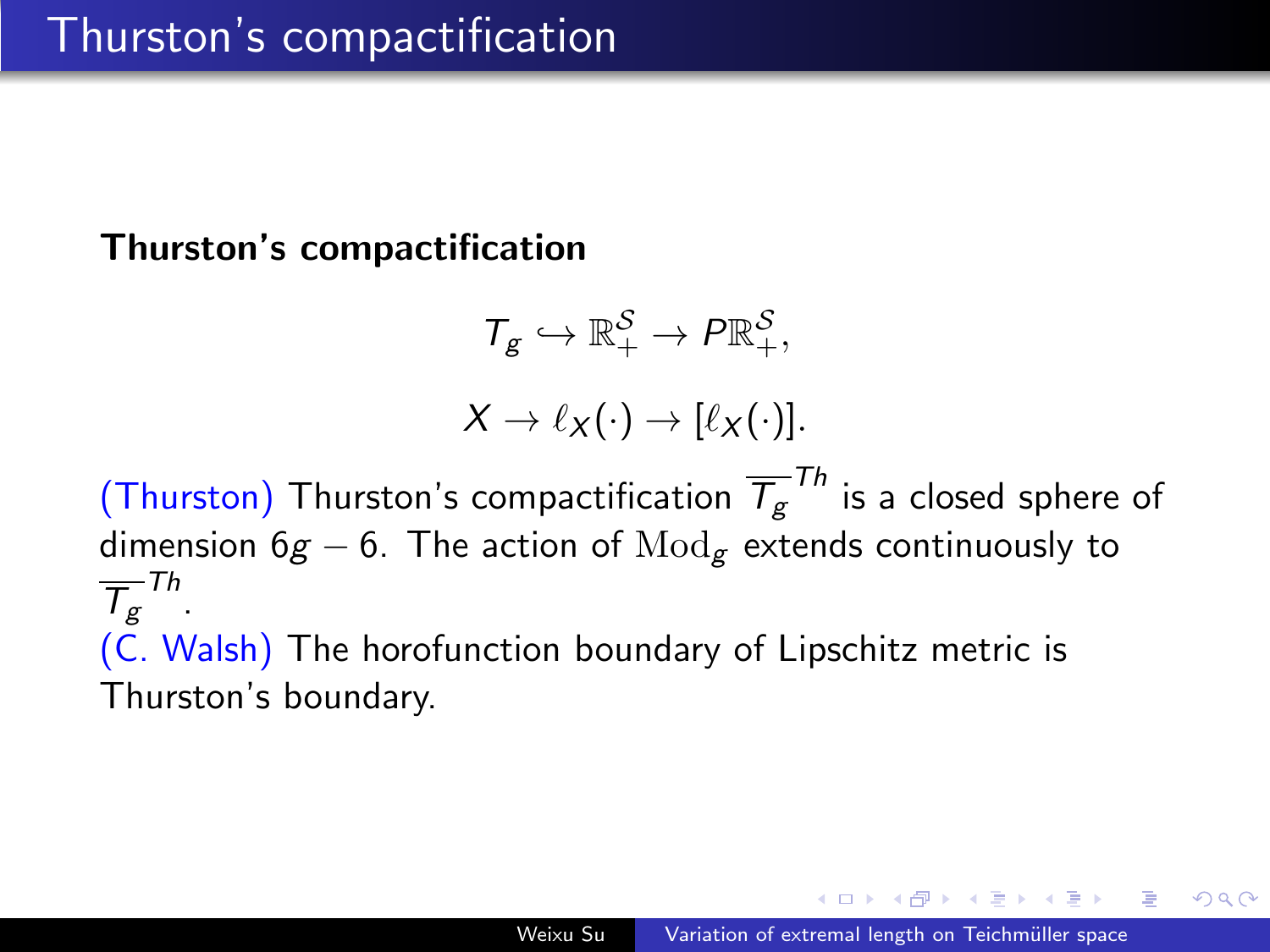Gardiner-Masur. The embedding

$$
T_g \hookrightarrow \mathbb{R}_+^{\mathcal{S}} \to P \mathbb{R}_+^{\mathcal{S}},
$$

$$
X \to \text{Ext}^{1/2}_{X}(\cdot) \to [\text{Ext}^{1/2}_{X}(\cdot)]
$$
has compact closure  $\overline{T_g}^{GM}$ . Moreover, Thurston's  
compactification  $\overline{T_g}^{Th}$  is a proper subset of  $\overline{T_g}^{GM}$ .

**Theorem (Miyachi).** The action of  $\text{Mod}_{g}$  extends continuously to  $\overline{\mathcal{T}}_g^{\mathsf{\scriptscriptstyle GM}}$  .

Theorem (Liu-S). The horofunction boundary of Teichmüller metric is Gardiner-Masur's boundary.

a masa mas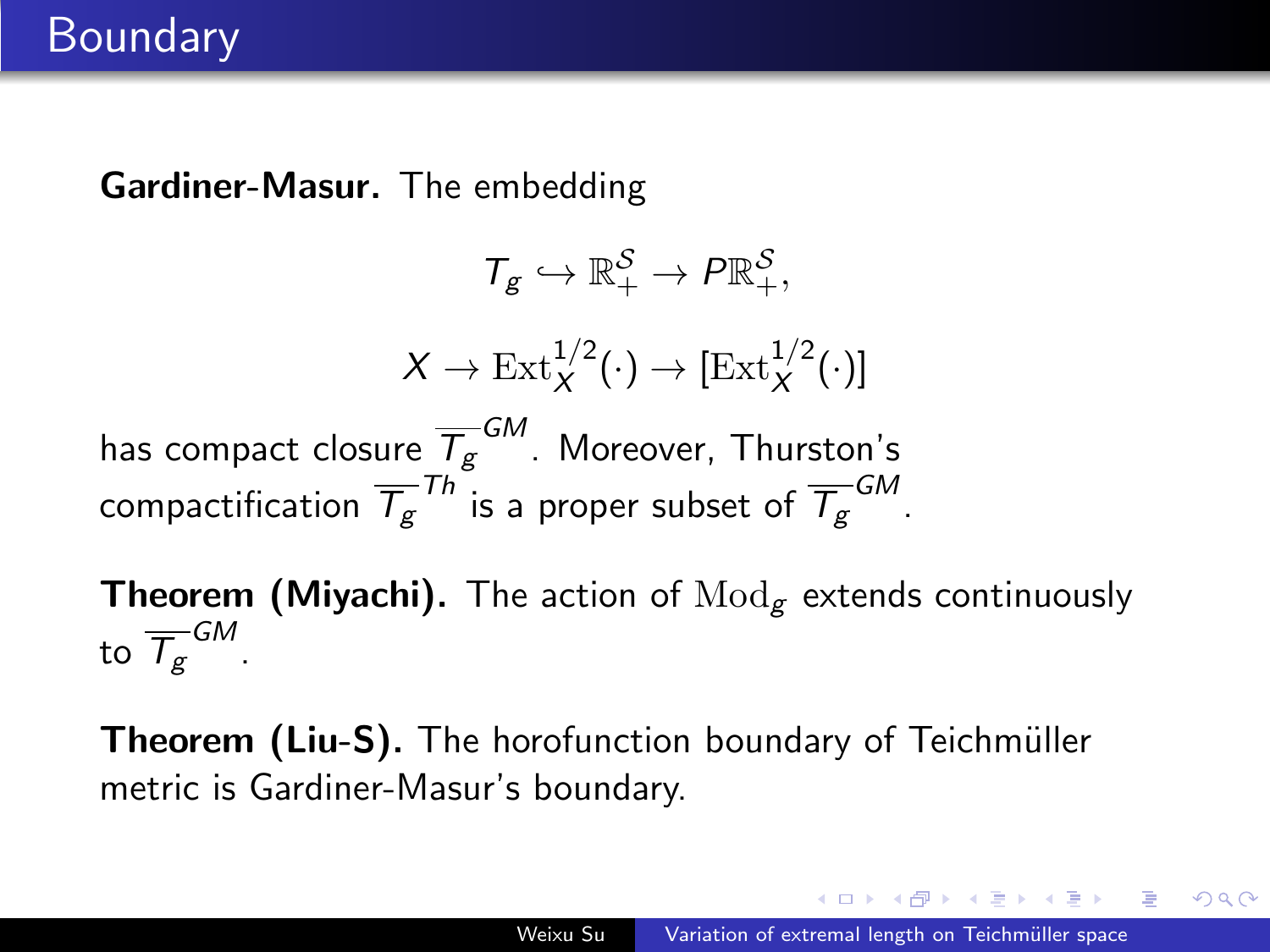Fixed a basis-point  $X_0 \in (M, d)$  (locally compact). Assign each  $X \in M$  with a function

$$
\Psi_X(\cdot)=d(\cdot,X)-d(X_0,X).
$$

(Gromov)  $\Psi : M \to C(M), X \to \Psi_X$  is an embedding with compact closure  $\overline{M}$ .

Let  $\overline{T_{\sigma}}$  be Gromov's compactification of  $(T_{\sigma}, d_T)$ .

Theorem  $1$  (Liu-S).  $\overline{\mathcal{T}_{\mathcal{g}}^{GM}}\cong\overline{\mathcal{T}_{\mathcal{g}}}.$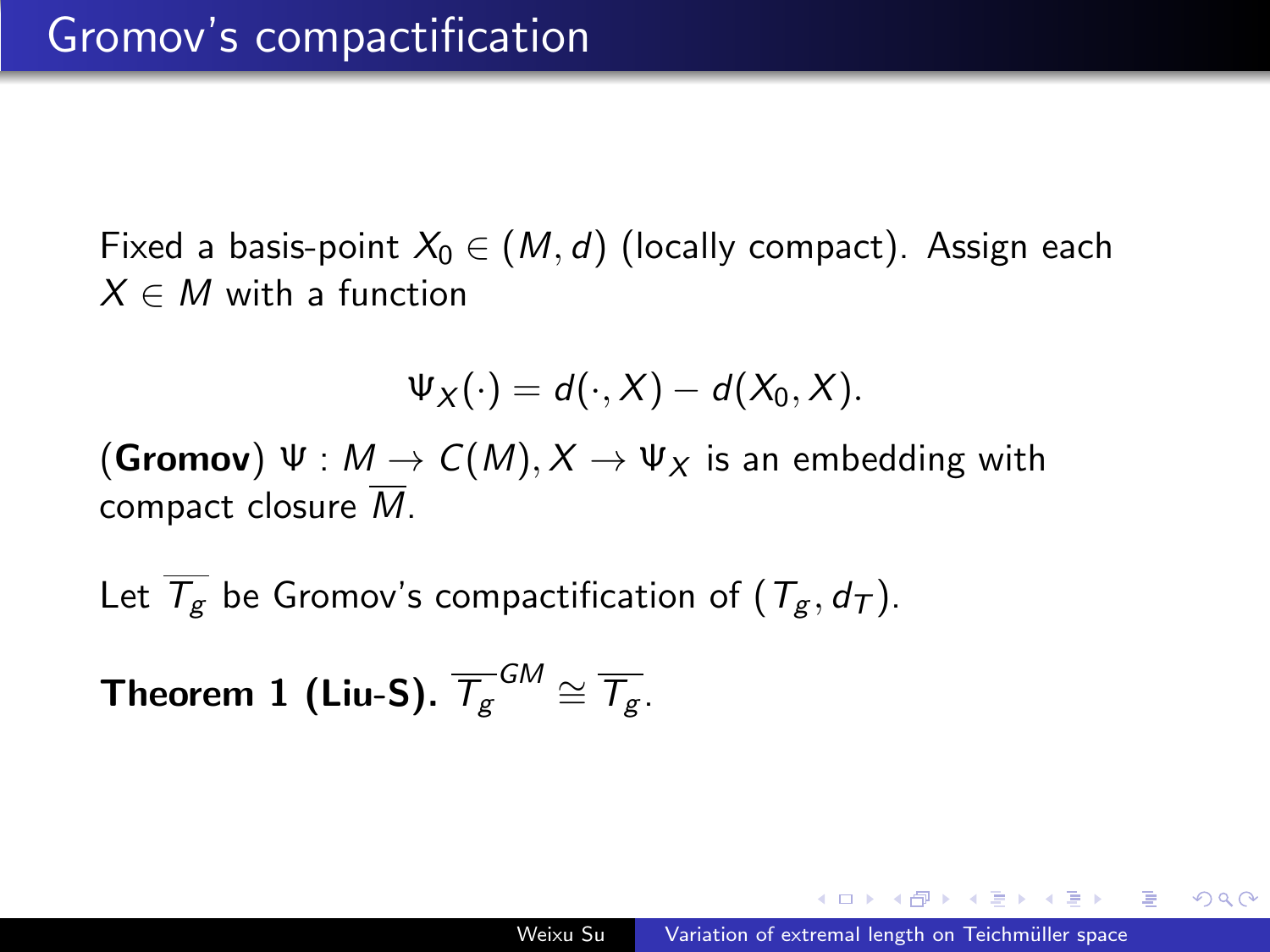## Convergence in Gardiner-Masur compacfitication

Normalized extremal length:

$$
\mathcal{E}_X(\mu) = \frac{\operatorname{Ext}_X(\mu)^{1/2}}{K_X^{1/2}}, \mu \in \mathcal{MF}.
$$

where  $d_{\mathcal{T}}(X_0,X)=\frac{1}{2}\log K_X$ .

 $\bullet$   $\mathcal{E}_{r(t)}(\mu)$  is a decreasing function along any Teichmüller geodesic  $r(t)$ .

Theorem (Miyachi). The normalized extremal length extends continuously to  $\overline{\mathcal{T}}_{\mathcal{g}}^{G M}$ : for any sequence  $(X_n)$  in  $\mathcal{T}_{\mathcal{g}}$  converging to  $Z\in\overline{\mathcal{T}_{\mathcal{B}}}^{\mathsf{GM}}$ , there exists a subsequence  $(X_{n_j})$  such that  $\mathcal{E}_{X_{n_j}}(\cdot)$ converges to a positive multiple of  $\mathcal{E}_7(\cdot)$ .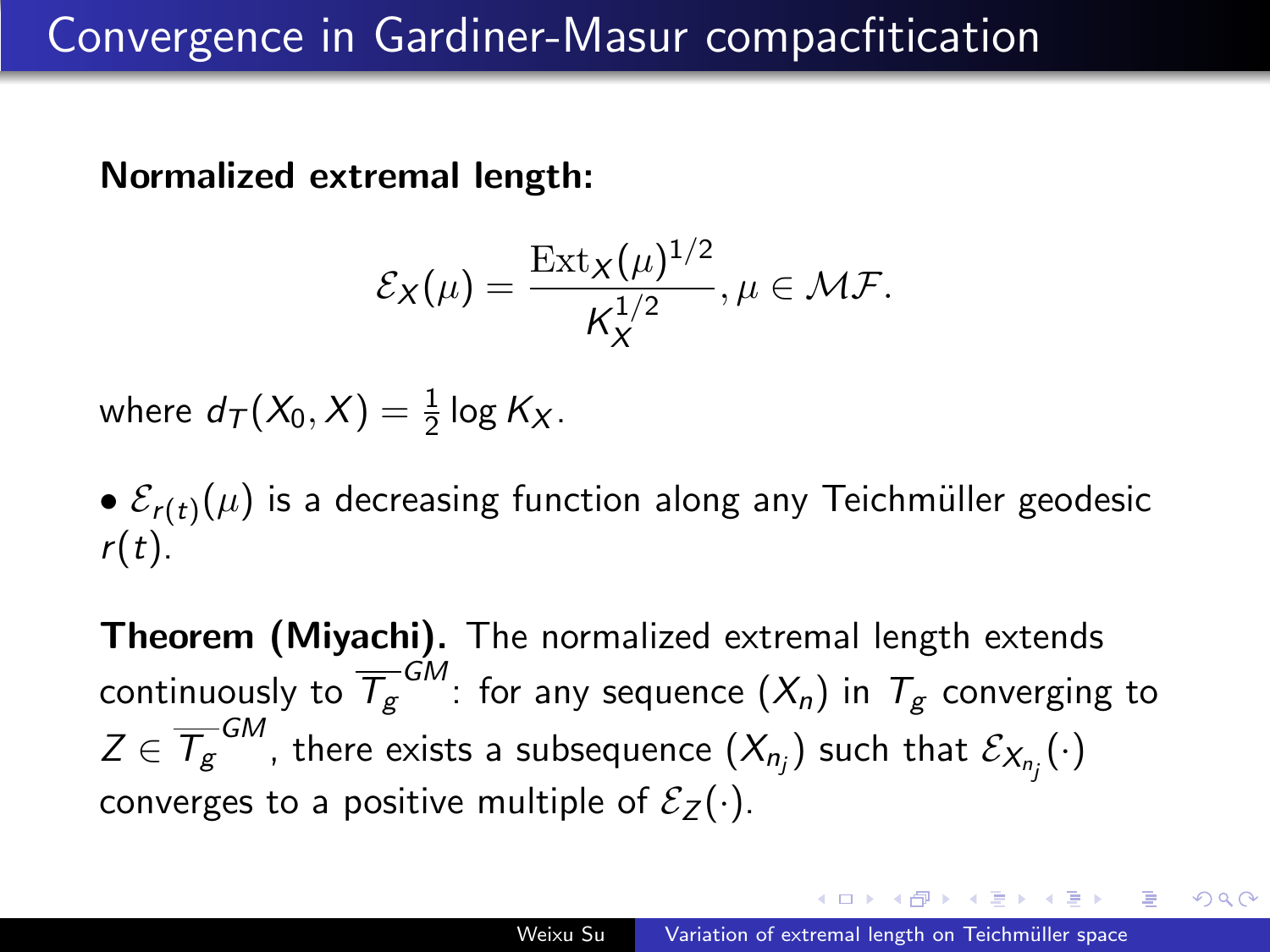## Proof of Theorem 1

We prove <code>Theorem 1</code> by showing that  $Z\in \overline{\mathcal{T}_{\mathcal{S}}}^{\mathcal{G} M} \rightarrow \mathcal{C}(\mathcal{T}_{\mathcal{S}})$ 

$$
\Psi_Z(X) = \log \sup_{\mu \in \mathcal{MF}} \frac{\mathcal{E}_Z(\mu)}{\operatorname{Ext}_X(\mu)^{1/2}} - \log \sup_{\mu \in \mathcal{MF}} \frac{\mathcal{E}_Z(\mu)}{\operatorname{Ext}_{X_0}(\mu)^{1/2}}
$$

is a homeomorphism onto  $\overline{T_g}$ .

• Note that when  $Z \in \mathcal{T}_{g}$ ,

$$
\Psi_Z(X)=d_T(X,Z)-d_T(X_0,Z).
$$

by Kerckhoff's formula.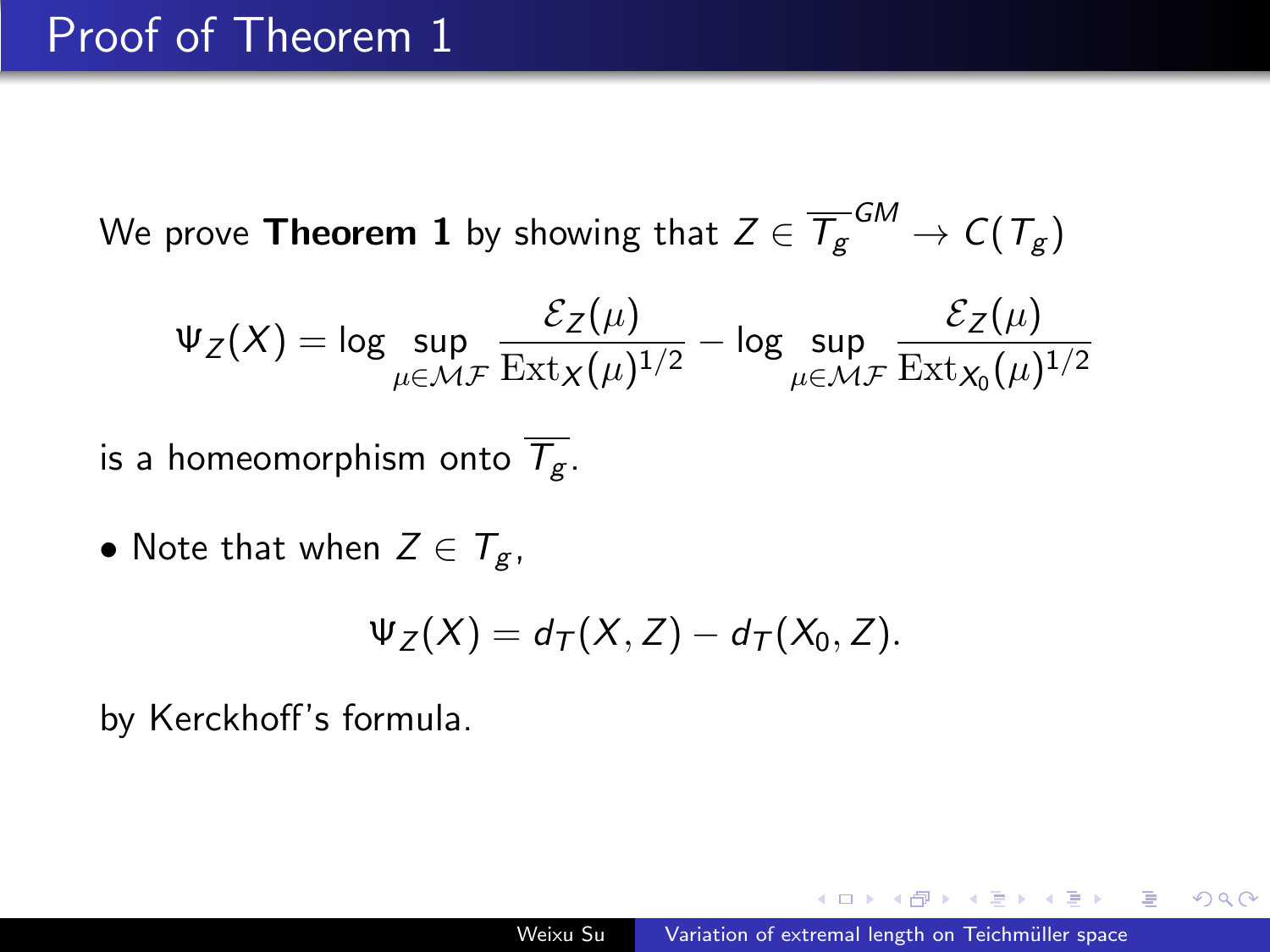## Proof of Theorem 1

$$
\mathsf{Let}\ \mathcal{L}_Z:\mathcal{MF}\rightarrow\mathbb{R},
$$

$$
\mathcal{L}_Z(\mu) = \frac{\mathcal{E}_Z(\mu)}{\sup_{\nu \in \mathcal{MF}} \frac{\mathcal{E}_Z(\nu)}{\mathrm{Ext}_{\mathsf{x}_0}(\nu)^{1/2}}}.
$$

Proposition.

$$
\Psi_Z(X) = \log \sup_{\mu \in \mathcal{MF}} \frac{\mathcal{L}_Z(\mu)}{\operatorname{Ext}_X(\mu)^{1/2}}.
$$

A sequence  $(Z_n)$  in  $\overline{\mathcal{T}_{g}}^{GM}$  converges to  $Z$  if and only if  $\mathcal{L}_{Z_n}$ converges to  $\mathcal{L}_Z$  uniformly on any compact set of  $\mathcal{MF}.$ 

a masa masa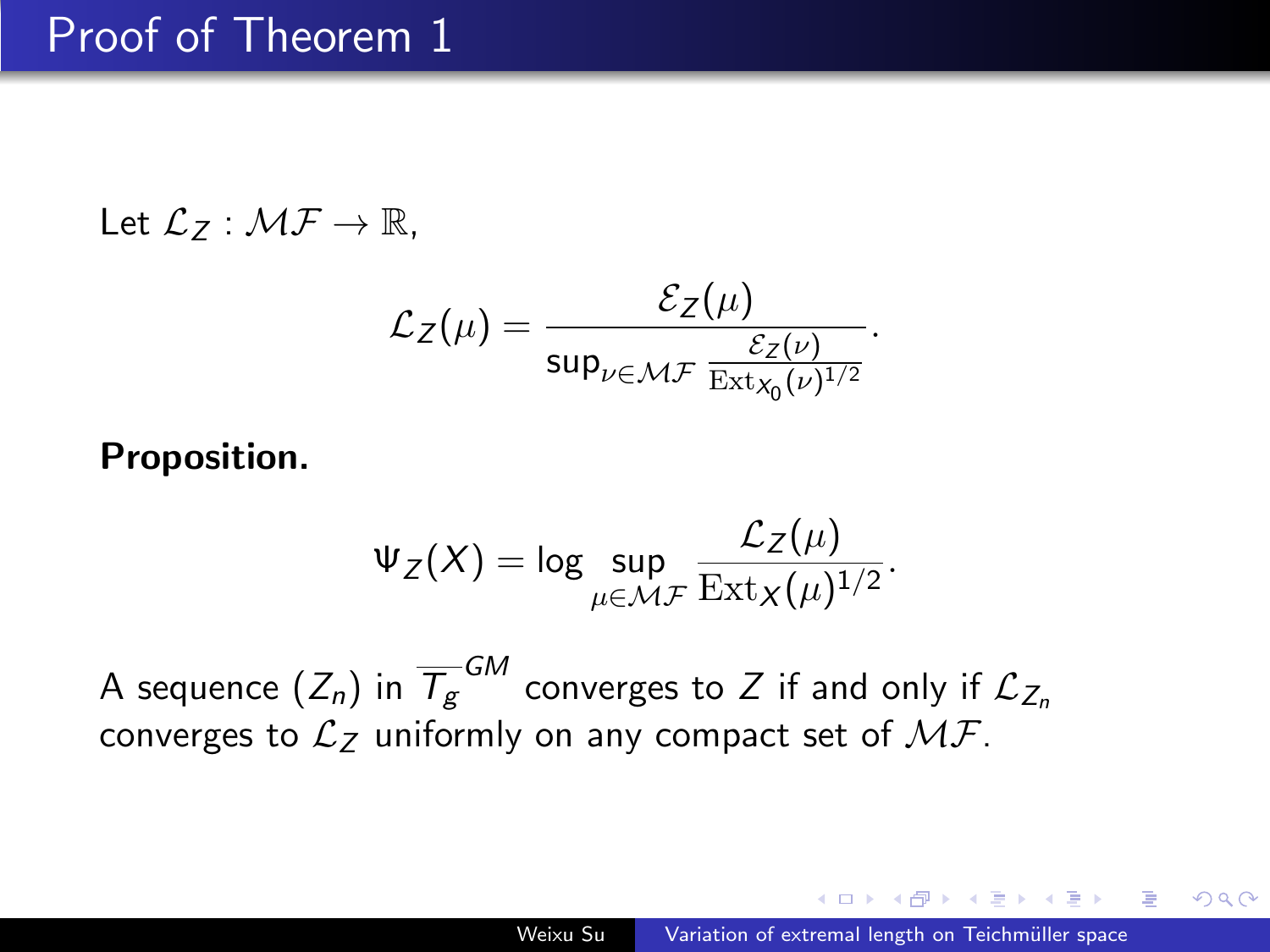$\Psi$  is injective:  $Z \neq Y$ ,  $\exists X \in T_{\alpha}$ ,  $\Psi_Z(X) < \Psi_Y(X)$  (or  $\Psi_Z(X) > \Psi_Y(X)$ ).

- **1** ∃ neighborhood  $N \subset \mathcal{PMF}$ .  $\mathcal{L}_Z(\nu) \leq A \leq B \leq \mathcal{L}_Y(\nu), \ \forall \ \nu \in \mathcal{N}.$
- **∂**  $\exists \mu_0 \in \mathcal{N}$  uniquely ergodic, (Miyachi)  $\mathcal{E}_{\mu_0}(\cdot) = i(\mu_0, \cdot)$ .
- $\bullet$  Let  $r(t)$  be a Teichmüller geodesic ray with vertical foliation  $\mu_0$ ,  $\mathcal{L}_{r(t)} \rightarrow \mathcal{L}_{\mu_0} = i(\mu_0, \cdot).$
- $\bullet$  For  $t$  sufficiently large, the supremum of  $\frac{\mathcal{L}_Z(\cdot)}{{\rm Ext}_{r(t)}(\cdot)^{1/2}}$  is obtain in  $N$ .

桐 トライモ トライモ トリー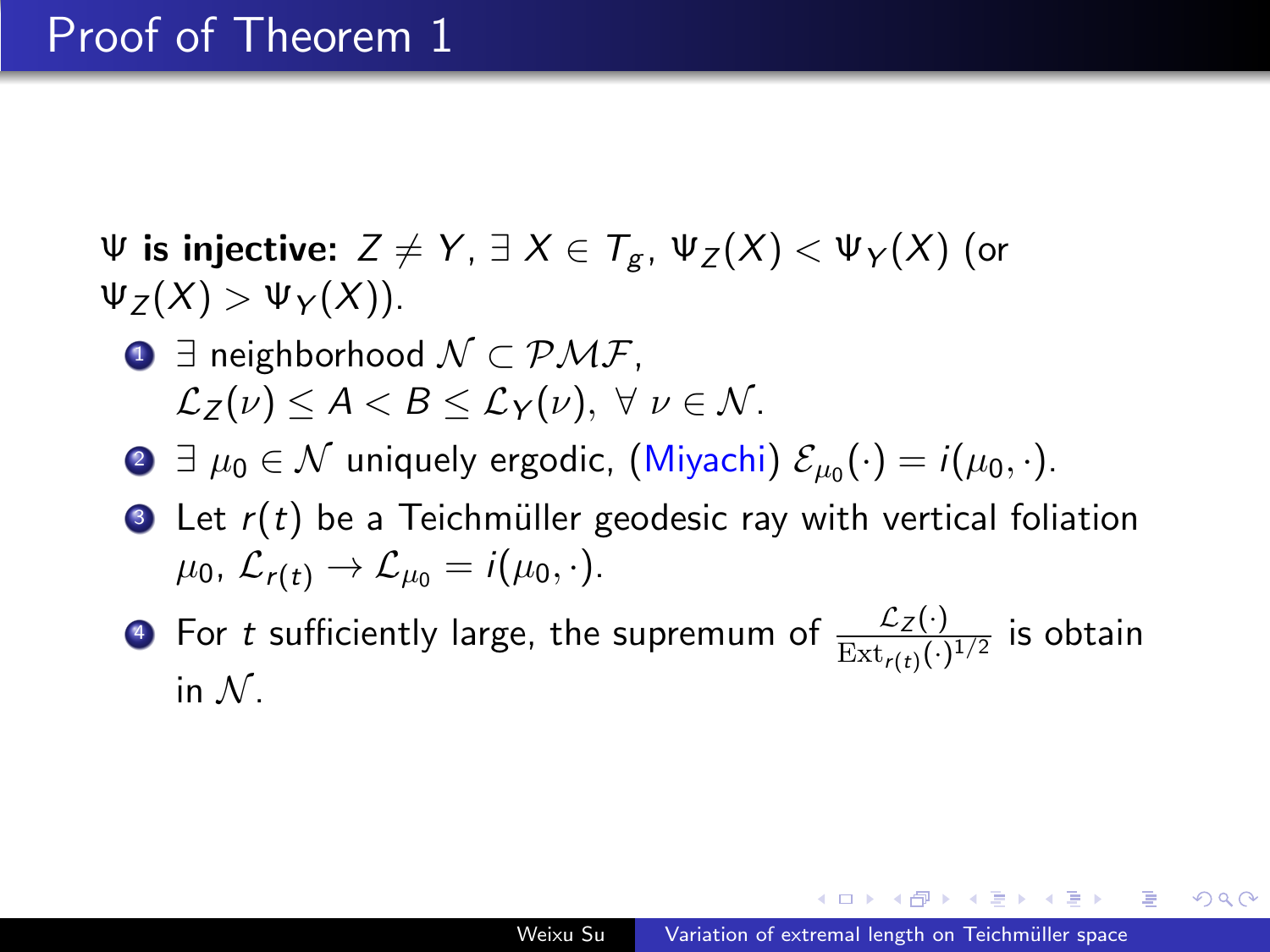<code>Corollary</code>. The action of  $\text{Mod}_g$  extends continuously to  $\overline{\mathcal{T}}_g^{G M}$ . Each Teichmüller (almost-)geodesic ray converges in the forward direction to a point in  $\partial \overline{\mathcal{T}_{\mathcal{g}}}^{\mathcal{GM}}$  .

Compare with the following results:

(Masur) If a Teichmüller geodesic ray is uniquely ergodic or Strebel, then it converges to a limit in Thurston's boundary.

(Lenzhen) There exist Teichmüller geodesic rays which do not converge in Thurston's boudary.

つくい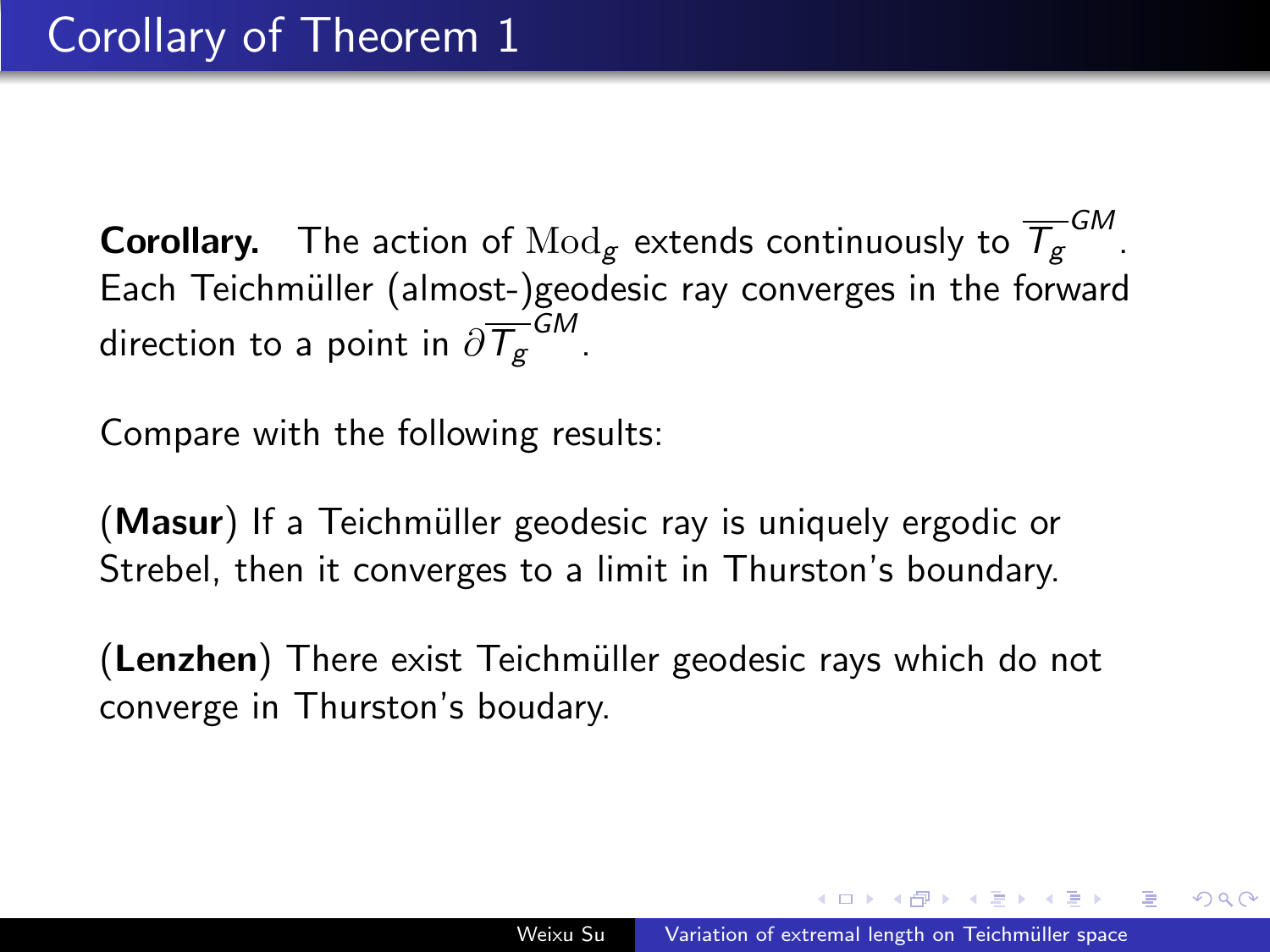$T_g$  is a (3g – 3) dim complex manifold (Bers embedding maps  $T_g$ to a bounded domain in  $\mathbb{C}^{3g-3}$ ).

Let  $X \in T_g$  with hyperbolic metric  $\sigma^2(z)|dz|^2$ .  $Q(X)$  = space of holomorphic quadratic differentials on X.

$$
T_X T_g = \{ \frac{\overline{\phi}}{\sigma^2} \mid \phi \in Q(X) \}
$$

(space of harmonic Beltrami differentials).

a masa mas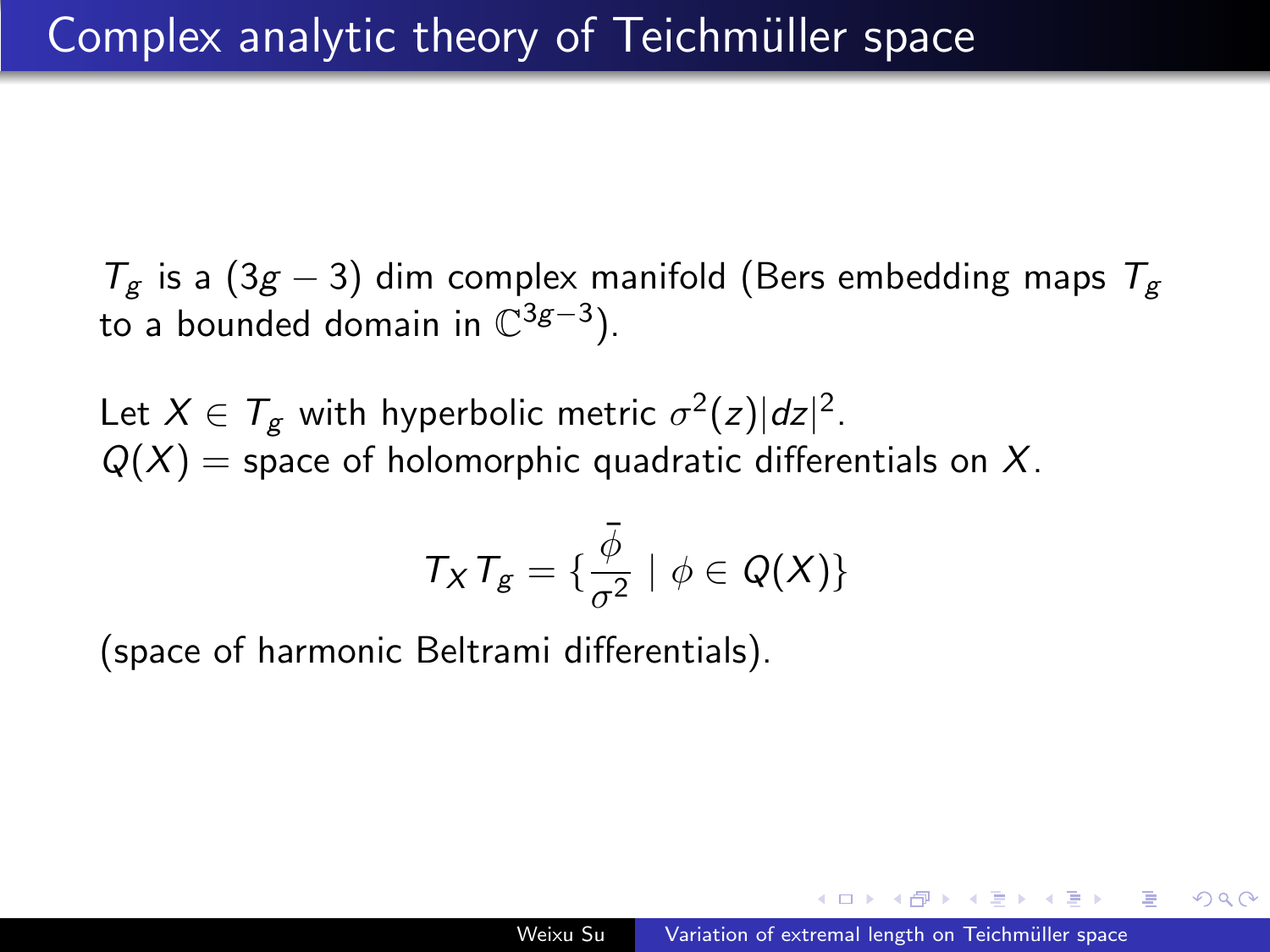Weil-Petersson Riemannian metric:

$$
<\frac{\bar{\phi}}{\sigma^2},\frac{\bar{\psi}}{\sigma^2}>\!\!{\rm\!}=\mathrm{Re}\int_X\frac{\phi\bar{\psi}}{\sigma^2}.
$$

(Kähler, negative curvature, incomplete but geodesically convex).

Variation of hyperbolic length is important in W-P:

- **1** Wolpert's length-twist formula  $\omega_{\text{WP}} = \sum d\ell_i \wedge d\tau_i$ .
- $\bullet$   $\ell_{\alpha}$  is convex along any W-P geodesic.
- <sup>3</sup> estimation of W-P curvature.

つくい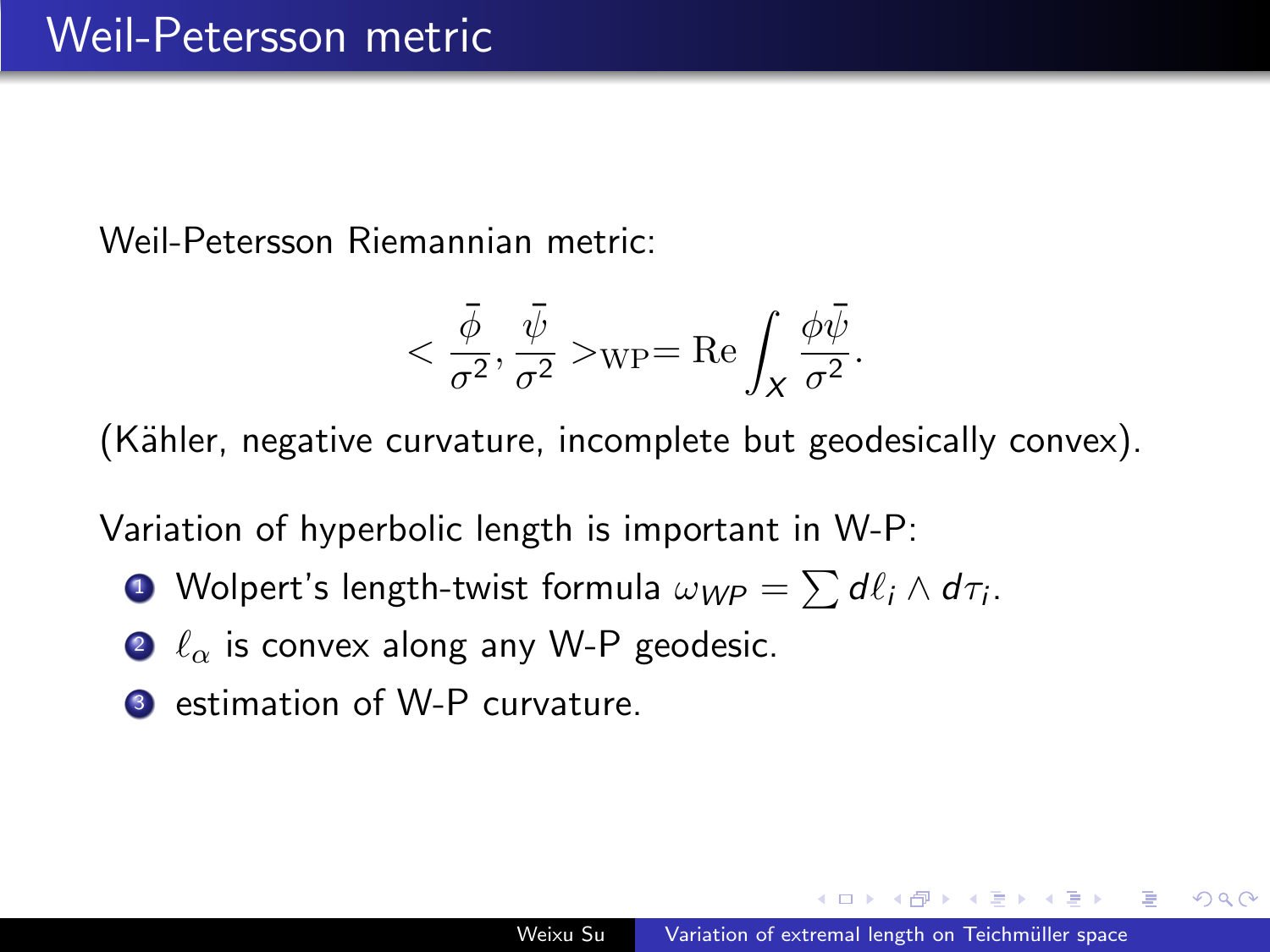A  $\mathcal{C}^2$  function  $F$  on a complex manifold is strictly pluri-subharmonic if its Levi 2-form  $\partial \overline{\partial} F$  is positive definite.

Strictly pluri-subharmonic functions on  $T_g$ :

- (Tromba) Dirichlet energy of harmonic maps between hyperbolic surfaces, with varied domains and fixed targets.
- (Wolf, Yamada) Convexity of Dirichlet energy of harmonic maps, with fixed domain and varied targets.
- (S. K. Yeung) Bounded non-positive strictly plurisubharmonic exhaustion function on  $T_g$  (by using hyperbolic length functions).

A & Y B & Y B &

つくい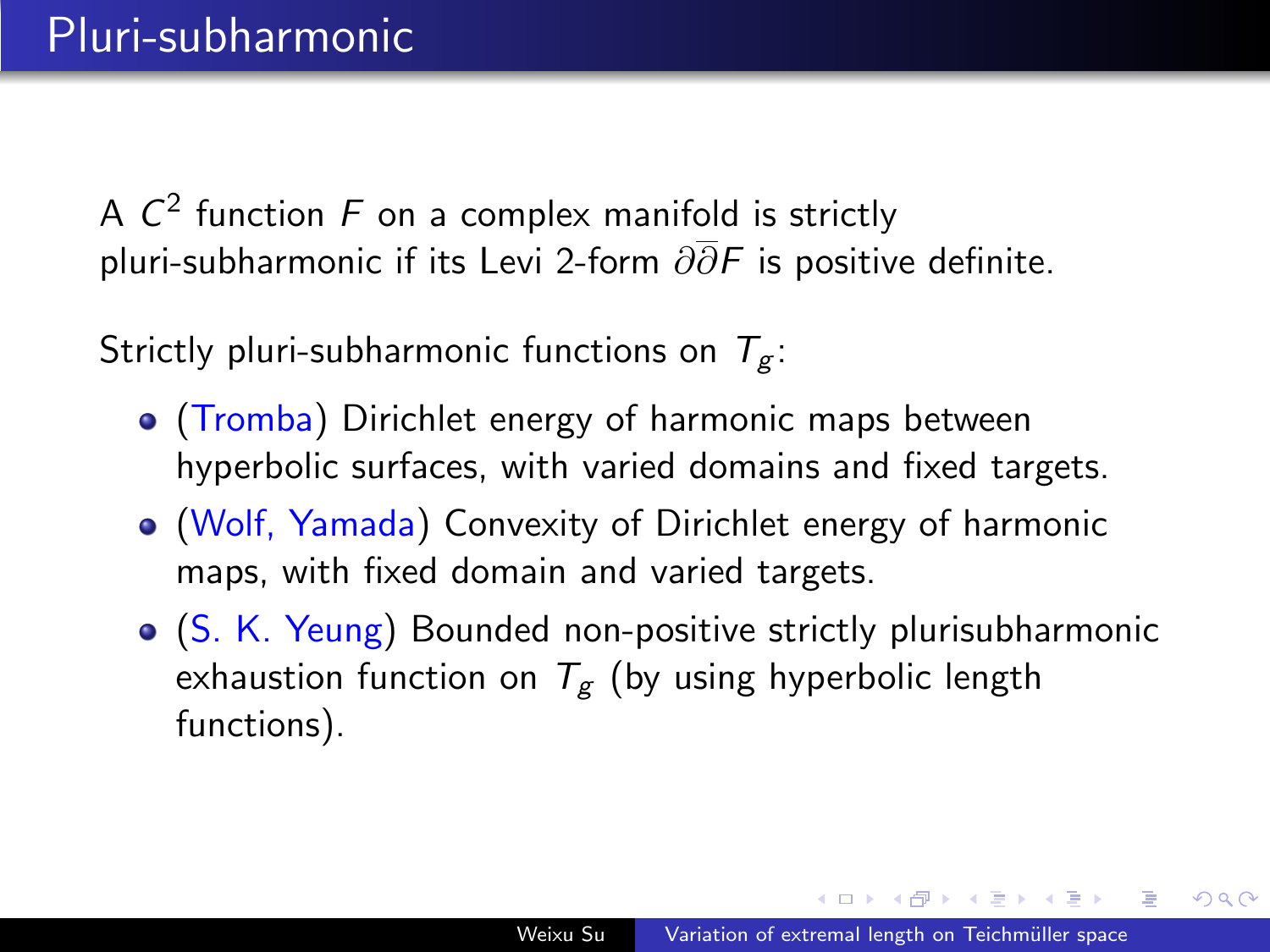## Main result

**Theorem 2 (Liu-S).** Let  $\Gamma_i(t)$ ,  $i = 1, 2$  be any two Weil-Petersson (or Teichmüller) geodesics on  $T_g$  with  $\Gamma_1(0) = \Gamma_2(0) = X$  and  $\frac{d}{dt}$ Γ<sub>1</sub>(0) =  $\mu$ ,  $\frac{d}{dt}$ Γ<sub>2</sub>(0) =  $i\mu$ , where *i* denotes the almost complex structure of  $T_g$ . Then

$$
\frac{d^2}{dt^2}\big|_{t=0} \text{Ext}_{\Gamma_1(t)}(\alpha) + \frac{d^2}{dt^2}\big|_{t=0} \text{Ext}_{\Gamma_2(t)}(\alpha) > 0.
$$

It follows that:

The extremal length of any simple closed curve is strictly pluri-subharmonic on  $T_g$ .

It seems that  $Ext(\alpha)$  is not convex along Weil-Petersson geodesics.

医尿管的尿管的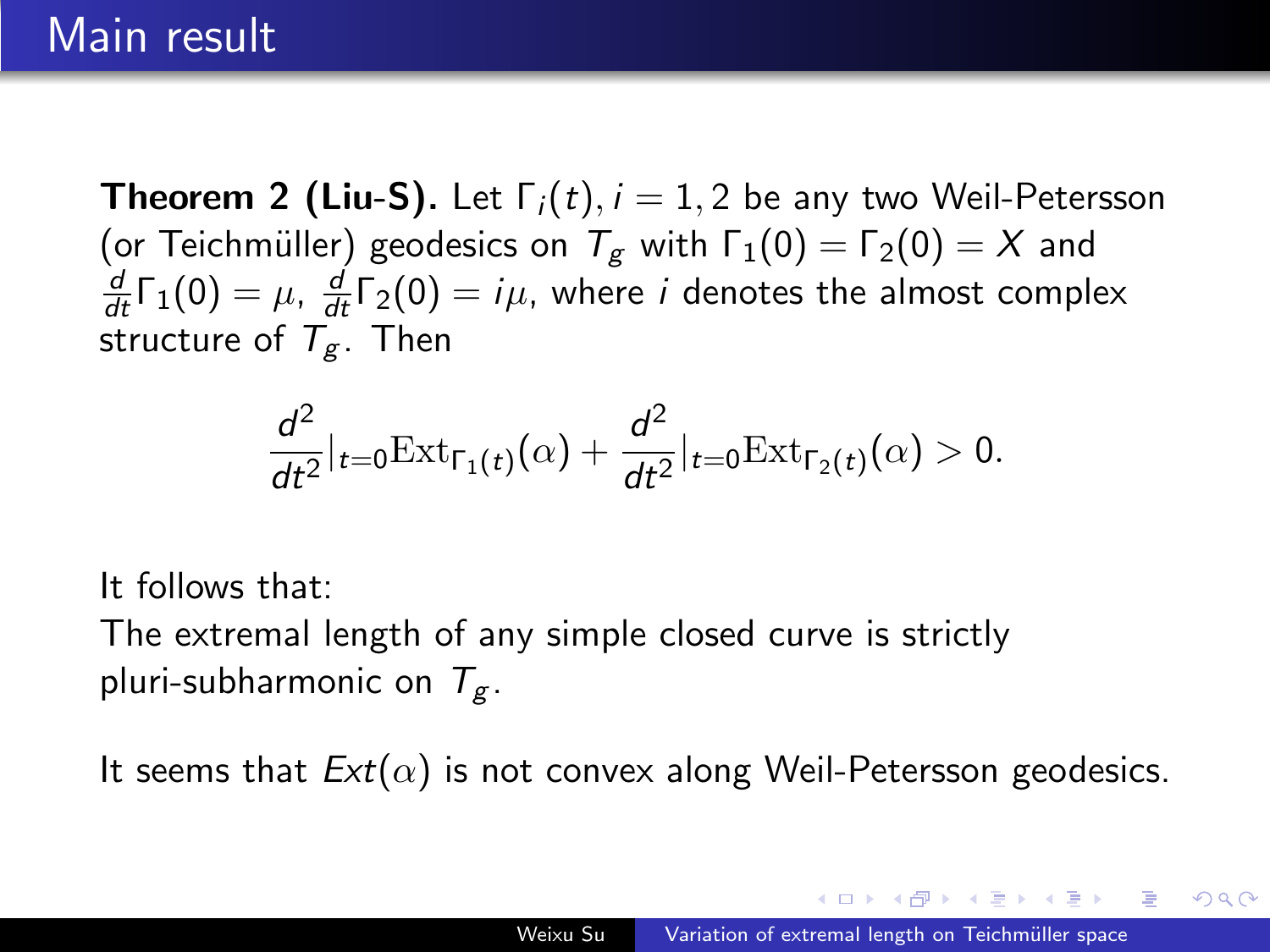# Extremal length by harmonic maps

$$
\mathcal{F} = \text{a measured foliation on } S.
$$
\n
$$
\widetilde{\mathcal{F}} = \text{the lift of } \mathcal{F} \text{ on the universal cover } \widetilde{S}.
$$
\n
$$
(T, d) = \text{the leaf space of } \widetilde{\mathcal{F}}
$$
\n
$$
(T \text{ is a real tree with distance } d \text{ induces by the measure of } \mathcal{F}).
$$
\nLet  $\pi : \widetilde{S} \to T$  be the natural projection.

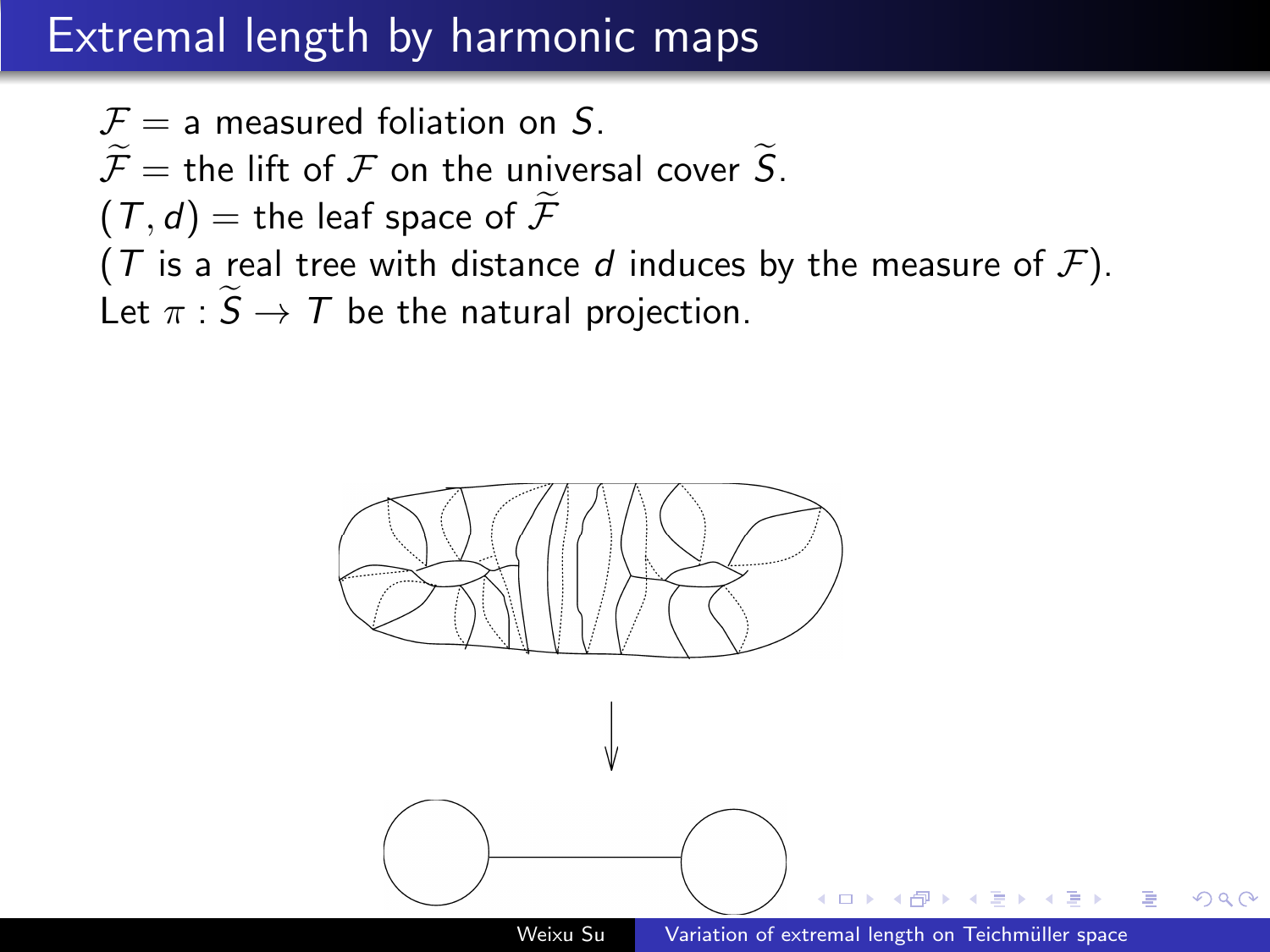**Theorem (Wolf).** Let  $(S, \sigma) \in T_{g}$ . There is a  $\pi_1(S)$ -equivariant harmonic map

$$
\omega:(\widetilde{S},\sigma)\to (\mathcal{T},d)
$$

homotopic to  $\pi$ . The vertical measured foliation of the Hopf differential  $\Phi = \langle \omega_z, \omega_z \rangle_d$  dz<sup>2</sup> is measured equivalent to  $\mathcal{F}$ .

(Kerckhoff)  
\n
$$
\operatorname{Ext}_{X}(\alpha) = \int
$$

where  $\Phi_{\alpha}$  = the Hubbard-Masur differential with vertical foliation measured equivalent to  $\alpha$ .

 $|\Phi_{\alpha}|$ 

**Corollary.** The extremal length of  $F$  is equal to half of the energy  $E(\omega, \sigma)$  of the harmonic map  $\omega$ .

つくい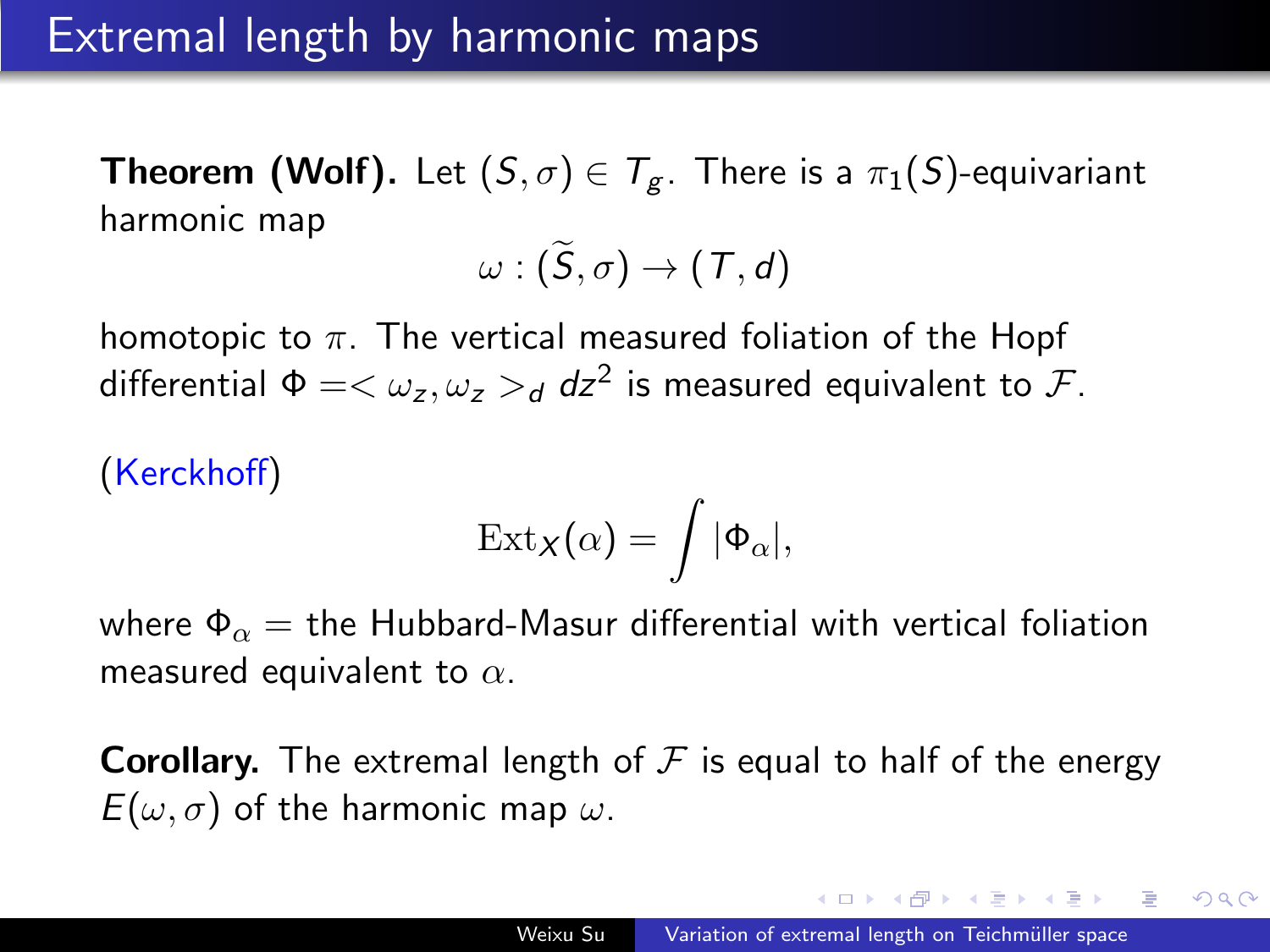$(S, \sigma_t)$ : a smooth path in  $T_g$ . Quasiconformal maps  $z^t : (S, \sigma_0 |dz|^2) \to (S, \sigma_t |dz_t|^2)$  with Beltrami differential  $\mu(t) = t\mu + o(t)$ . **More assumption:**  $\mu$  is a harmonic Beltrami differential  $\frac{\Phi}{\sigma_0^2}$  and

$$
\ddot{\mu} = \frac{d^2}{dt^2} \mu(t)|_{t=0} \equiv 0
$$

(satisfied by Weil-Petersson or Teichmüller geodesic).

#### Second variation

$$
\frac{d^2}{dt^2}E(\omega^t,\sigma_t)=-D_{11}^2E(\omega^t,\sigma_t)[\dot{\omega},\dot{\omega}]+D_{22}^2E(\omega^t,\sigma_t)[\dot{\sigma},\dot{\sigma}].
$$

つくい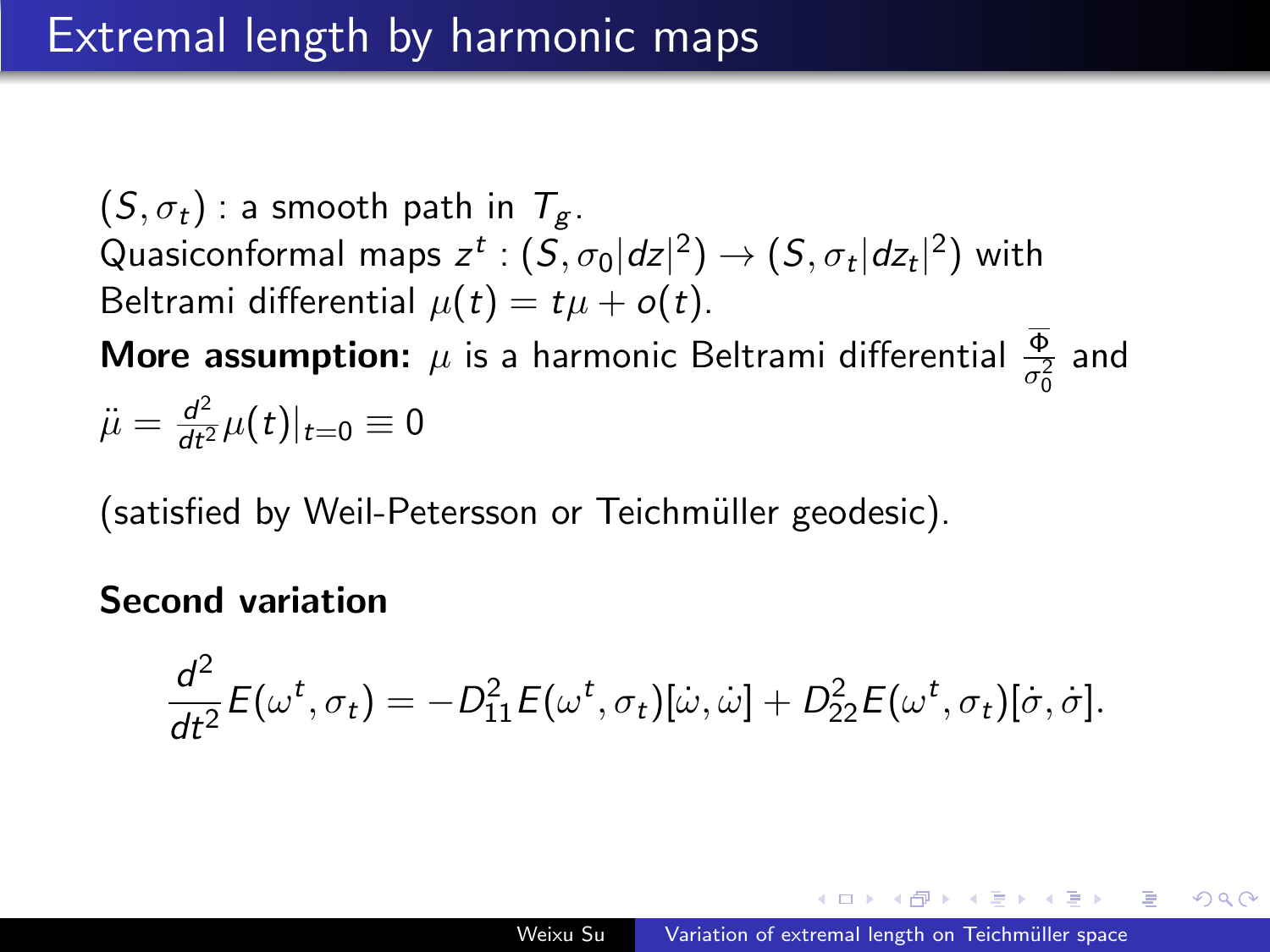#### Extremal length by harmonic maps

Denote  $\omega^0 = \omega$ .

$$
E(\omega^t, \sigma_t) = \int_S |\frac{\partial \omega^t}{\partial z_t}|^2 dz_t d\overline{z_t}.
$$

$$
E(\omega,\sigma_t)=\int_{S}\frac{|\omega_z|^2+|\mu(t)|^2|\omega_{\overline{z}}|^2-2\text{Re}(\mu(t)\omega_z\overline{\omega}_z)}{1-|\mu(t)|^2}dzd\overline{z}.
$$

Set  $\omega^t = \omega + t\dot{\omega} + \frac{t^2}{2}$  $\frac{t^2}{2}\ddot{\omega} + o(t^2)$ .

$$
E(\omega^t, \sigma_0) = \int_S |\omega_z|^2 + t2 \text{Re}(\dot{\omega}_z \overline{\omega}_{\overline{z}}) + t^2 (|\dot{\omega}_z|^2 + \text{Re}(\omega \overline{\dot{\omega}}_{z\overline{z}})) + o(t^2) dz d\overline{z}
$$

何 ▶ スミ ▶ スミ ▶ │ ヨ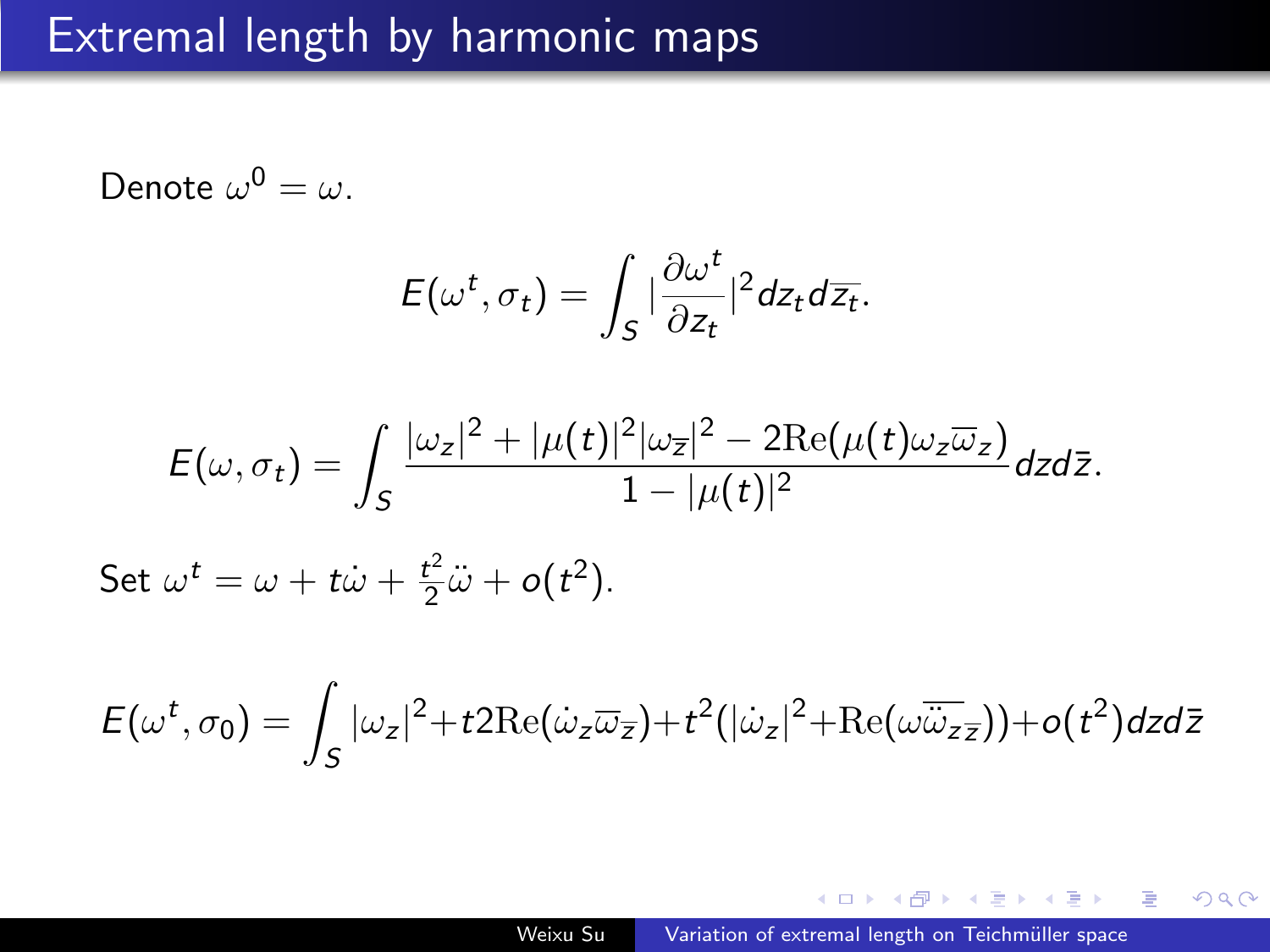## Variational formulas

$$
\frac{d}{dt}|_{t=0}E(\omega,g_t)=-2Re\int_S\mu\Phi,\Phi=\omega_z\bar{\omega}_zdz^2.
$$

$$
\frac{d^2}{dt^2}\vert_{t=0}E(\omega,\sigma_t)=2\int_S|\mu|^2(|\omega_z|^2+|\omega_{\overline{z}}|^2)dzd\overline{z}.
$$
 (1)

$$
\frac{d^2}{dt^2}\big|_{t=0} E(\omega^t, \sigma_0) = 2 \int_S |\dot{\omega}_z|^2 dz d\overline{z}.\tag{2}
$$

$$
\frac{d^2}{dt^2}\Big|_{t=0}E(\omega^t,\sigma_t)=2\int_S|\mu|^2(|\omega_z|^2+|\omega_{\bar{z}}|^2)dzd\bar{z}-2\int_S|\dot{\omega}_z|^2dzd\bar{z}.
$$
\n(3)

イロト イ部 トメ 君 トメ 君 ト

目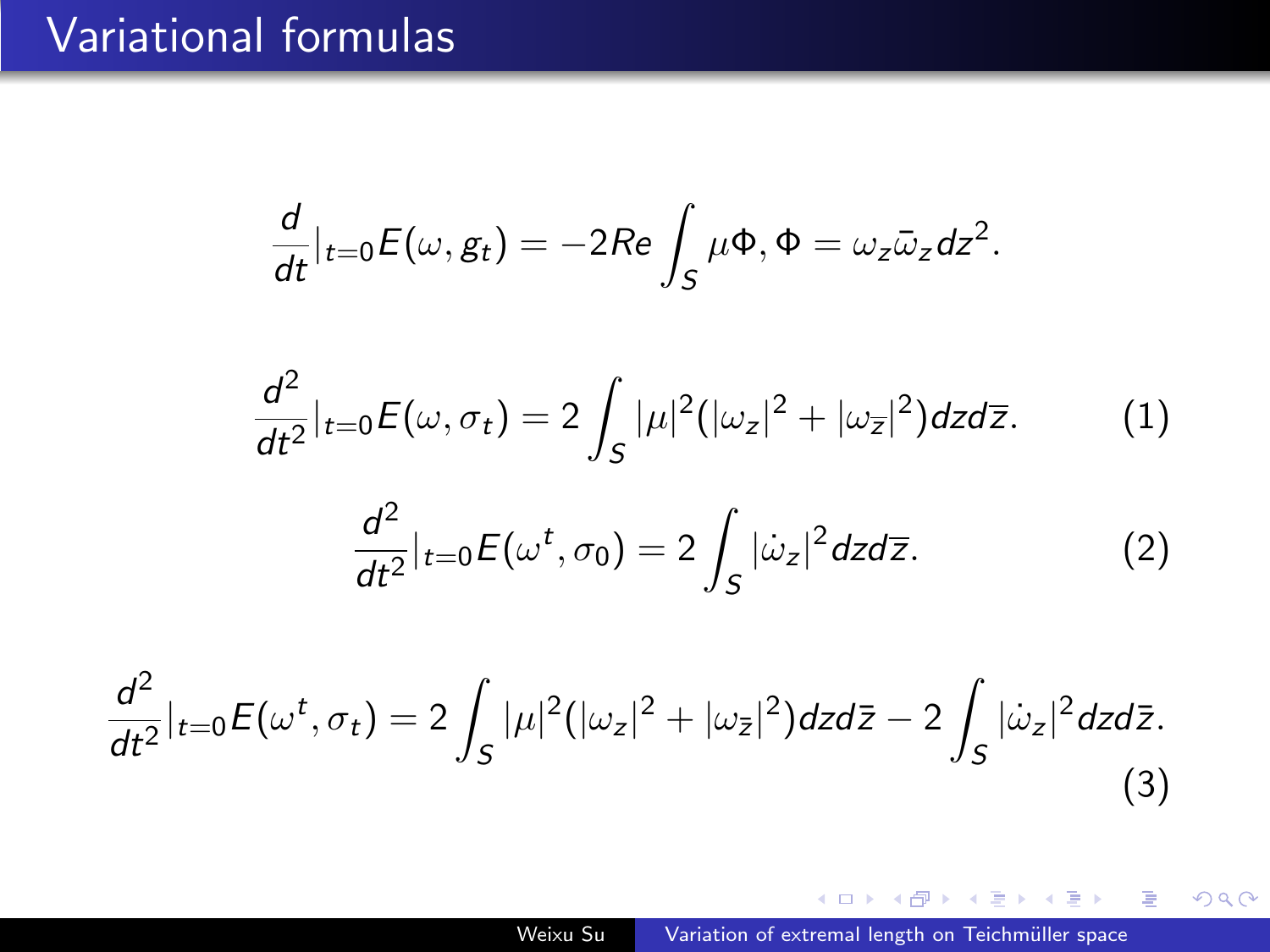Understanding the vector field  $\dot{\omega}$ :

• 
$$
H(\omega^t, z_t) = \frac{\partial^2 \omega^t}{\partial z_t \partial \overline{z_t}} = 0
$$
  
\n•  $-\frac{d}{dt}|_{t=0}H(\omega^t, z) = \dot{\omega}_{z\overline{z}}$   
\n•  $-\frac{d}{dt}|_{t=0}H(\omega, z_t) = \dot{\mu}\omega_{zz} + \overline{\dot{\mu}}\omega_{\overline{z}\overline{z}} + \overline{\dot{z}_{z\overline{z}}}\omega_{\overline{z}} + \dot{\mu}_z\omega_z$ 

(Ahlfors  $\mu = \dot{z}_{\overline{z}}$ )

$$
=\frac{\partial}{\partial z}(\mu\omega_z)+\frac{\partial}{\partial \overline{z}}(\overline{\mu}\omega_{\overline{z}})
$$

Equation of  $\dot{\omega}$ :

<span id="page-25-0"></span>
$$
\dot{\omega}_{z\overline{z}} = \frac{\partial}{\partial z}(\mu\omega_z) + \frac{\partial}{\partial \overline{z}}(\overline{\mu}\omega_{\overline{z}}).
$$
 (4)

 $299$ 

化重变 化重

 $\sim$ 重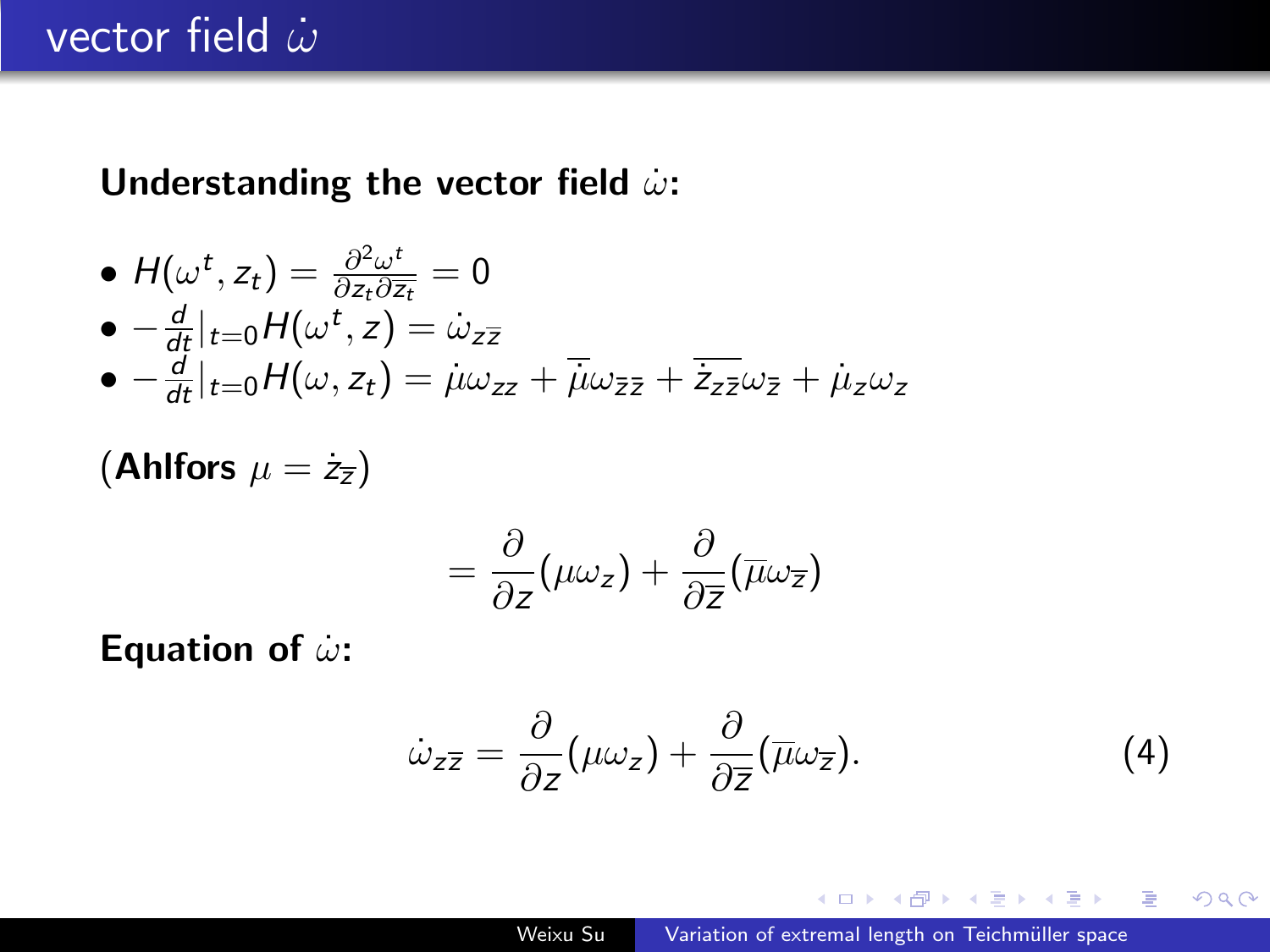Using [\(4\)](#page-25-0) and integration by part, we have

$$
\int_{S} |\dot{\omega}_{z}|^{2} dz d\bar{z} = -\int_{S} \overline{\dot{\omega}} \dot{\omega}_{z\bar{z}} dz d\bar{z} \n= -\int_{S} \frac{\partial}{\partial z} (\mu \omega_{z}) \overline{\dot{\omega}} + \frac{\partial}{\partial \bar{z}} (\overline{\mu} \omega_{\bar{z}}) \overline{\dot{\omega}} dz d\bar{z} \n= \int_{S} \mu \omega_{z} \overline{\dot{\omega}}_{z} + \overline{\mu} \omega_{\bar{z}} \overline{\dot{\omega}}_{\bar{z}} dz d\bar{z}.
$$
\n(5)

 $\left\{ \begin{array}{ccc} \pm & \pm & \pm & \pm \end{array} \right.$ 

 $299$ 

重 Þ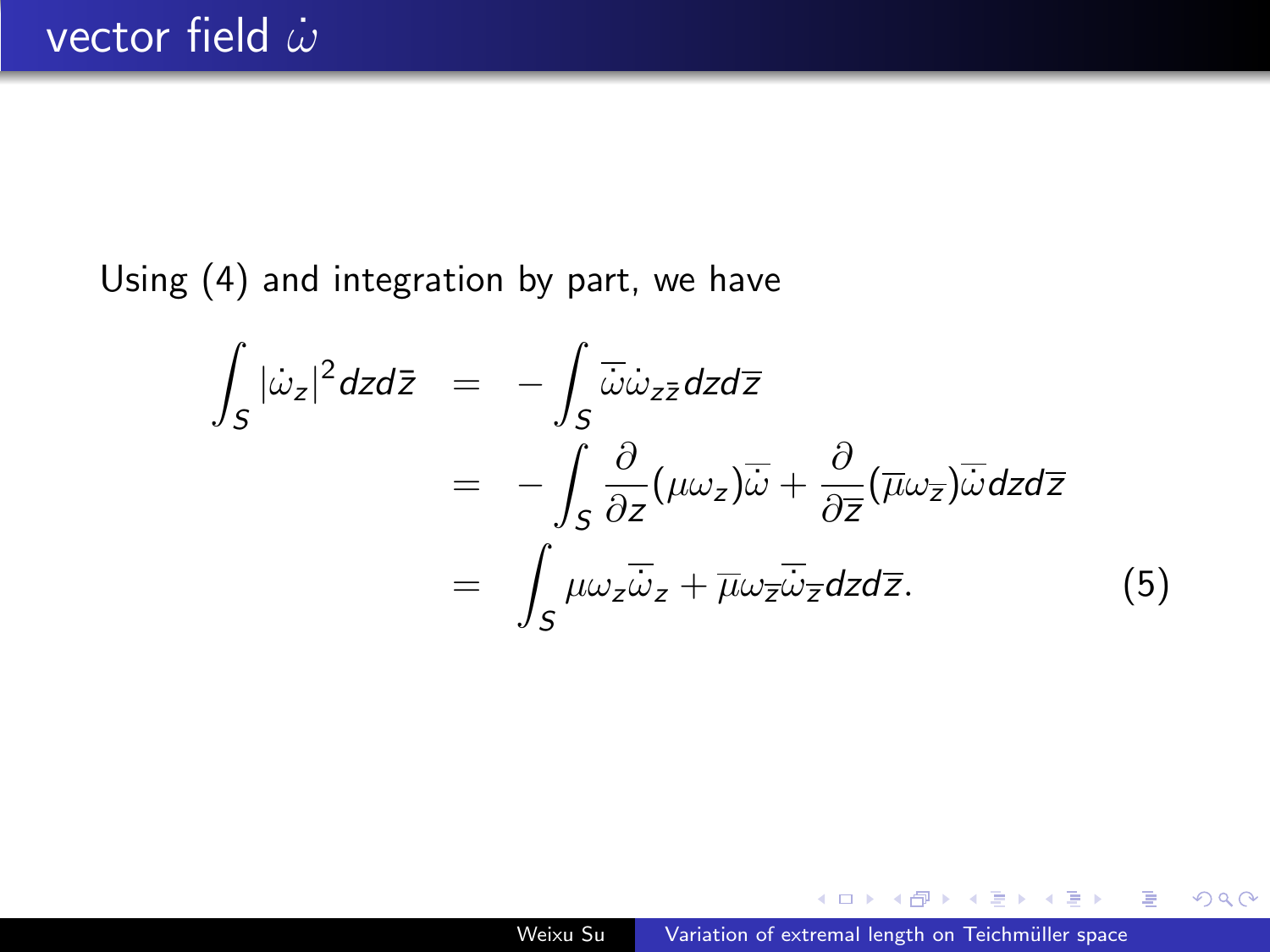### Proof of Theorem 2

#### Proof of Theorem 2.

• By (3), 
$$
\frac{d^2}{dt^2}|_{t=0} E(\Gamma_1(t)) + \frac{d^2}{dt^2}|_{t=0} E(\Gamma_2(t))
$$
  
\n
$$
= 4 \int_S |\mu|^2 (|\omega_z|^2 + |\omega_{\bar{z}}|^2) dz d\bar{z}
$$
\n
$$
-2 \int_S |\dot{\omega}_z(\mu)|^2 dz d\bar{z} - 2 \int_S |\dot{\omega}_z(i\mu)|^2 dz d\bar{z}.
$$

• Apply (5) to establish to inequality (inspired by Tromba)

$$
\int_{S} |\dot{\omega}_z(\mu)|^2 dz d\bar{z} + \int_{S} |\dot{\omega}_z(i\mu)|^2 dz d\bar{z}
$$
  
< 
$$
< 2 \int |\mu|^2 (|\omega_z|^2 + |\omega_{\bar{z}}|^2) dz d\bar{z}.
$$

 $299$ 

重

化重复 化重变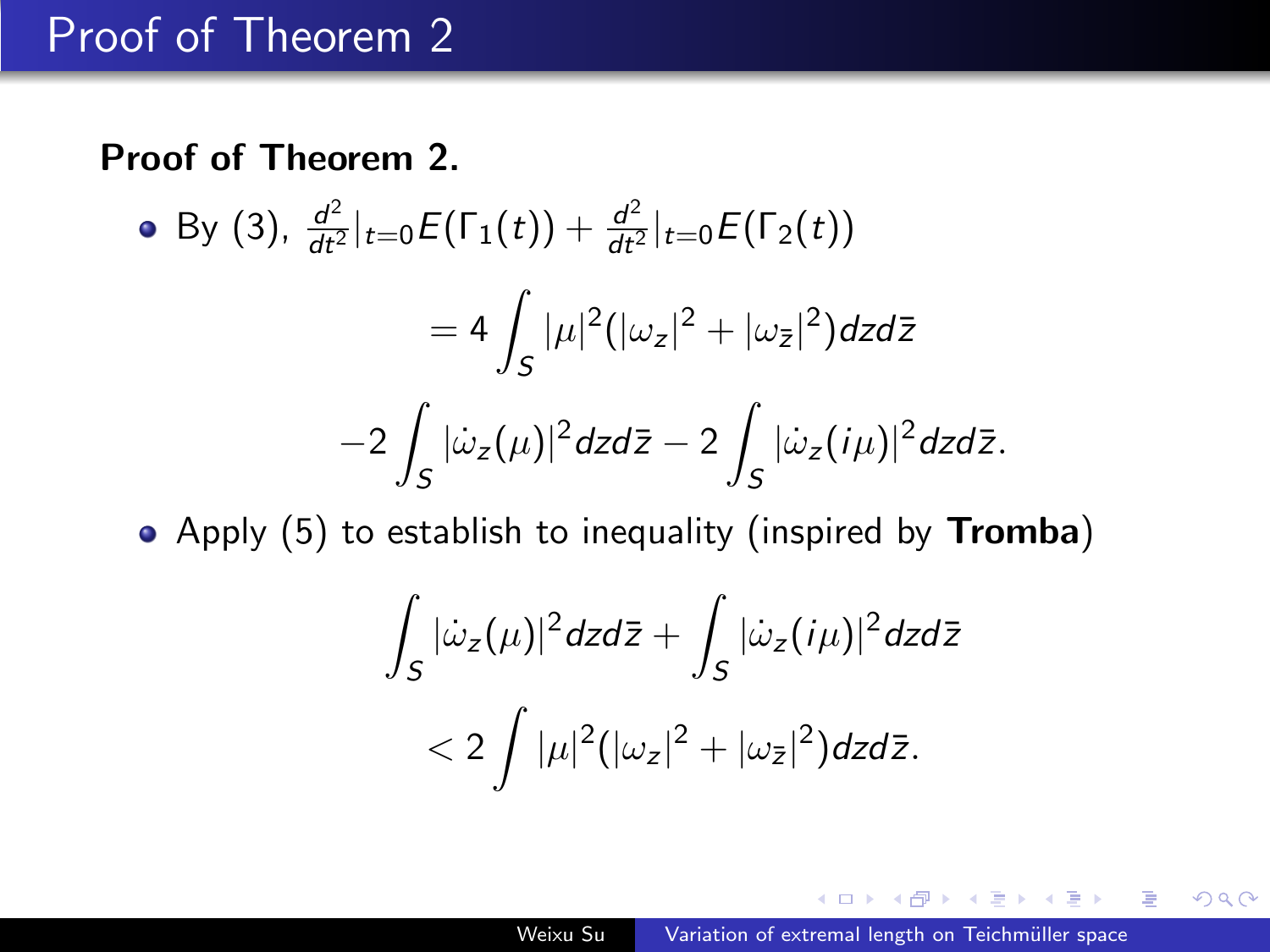Apply (5):

$$
\int_S |\dot{\omega}_z|^2 dz d\bar{z} \leq 2 \int_S |\mu|^2 (|\omega_z|^2 + |\omega_{\bar{z}}|^2) dz d\bar{z}.
$$

**Theorem 3 (Liu-S).** Let  $(S, \sigma_t)$  be a differential family of hyperbolic structures in  $T_g$  with Beltrami differential  $\mu(t)=t\mu+o(t^2)$  at  $t=0$  and  $\|\mu\|_\infty=1$  (a.e. Teichmüller geodesic). Then we have

$$
\frac{d^2}{dt^2}\Big|_{t=0} \text{Ext}_{\sigma_t}(\alpha) \quad \geq \quad -\int_S (|\omega_z|^2 + |\omega_{\bar{z}}|^2) dz d\bar{z} \\
= \quad -2\int_S |\omega_z|^2 dz d\bar{z} = -4 \text{Ext}_{\sigma_0}(\alpha).
$$

→ 重 → → 重 → →